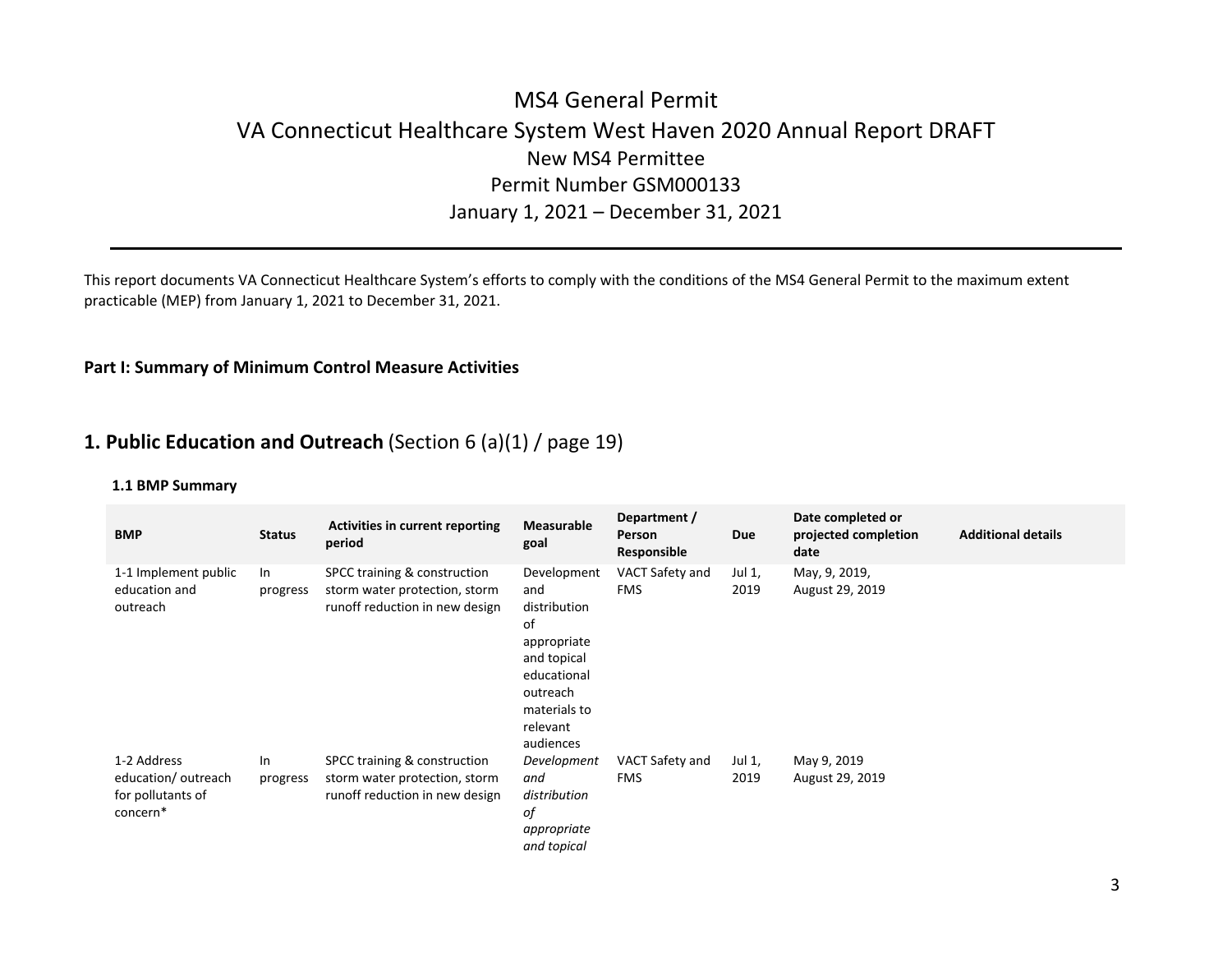*educationaloutreach materials torelevantaudiences*

### **1.2 Describe any Public Education and Outreach activities planned for the next year, if applicable.**

Educate oil handling personnel on SPCC Plan. Educate the grounds maintenance staff on the impacts of their duties and of run‐off on the Long Island Sound, via postings in their break room/administrative space. Provide information to employees, patients and visitors via CCTV and screen savers on reducing their impact on stormwater – to cover topics of chemical, bacterial, and nutritional pollutant and impacts of illicit discharge.

## **1.3 Details of activities implemented to educate the community on stormwater**

| <b>Program Element/Activity</b>                                       | Audience (and number<br>of people reached)               | Topic(s) covered                | <b>Pollutant of Concern</b><br>addressed (if applicable) | Responsible dept. or partner org.                  |
|-----------------------------------------------------------------------|----------------------------------------------------------|---------------------------------|----------------------------------------------------------|----------------------------------------------------|
| storm water protection during construction                            | <b>Educate Design</b><br>Development<br><b>Engineers</b> | storm water runoff<br>reduction | Erosion control,                                         | <b>GEMS Program Manager &amp; FMS</b><br>Engineers |
| Periodic Safety inspection on construction<br>sites and ground rounds | Design Development<br>Engineers                          | storm water<br>protection       | Erosion control.                                         | <b>GEMS Program Manager &amp; FMS</b><br>Engineers |

# **2. Public Involvement/Participation** (Section 6(a)(2) / page 21)

| <b>BMP</b>                                                                          | <b>Status</b> | <b>Activities in current</b><br>reporting period                                                                      | <b>Measurable</b><br>goal | Department /<br><b>Person</b><br>Responsible | Due            | Date completed or<br>projected<br>completion date | <b>Additional details</b> |
|-------------------------------------------------------------------------------------|---------------|-----------------------------------------------------------------------------------------------------------------------|---------------------------|----------------------------------------------|----------------|---------------------------------------------------|---------------------------|
| 2-1 Comply with public notice<br>requirements for the<br>Stormwater Management Plan | Completed     | Draft Stormwater<br>Management Plan was<br>uploaded to the VA<br><b>Connecticut Healthcare</b><br>System's public web |                           | Safety<br>Service/GEMS<br>Program<br>Manager | Apr 3,<br>2017 | July 11, 2017                                     |                           |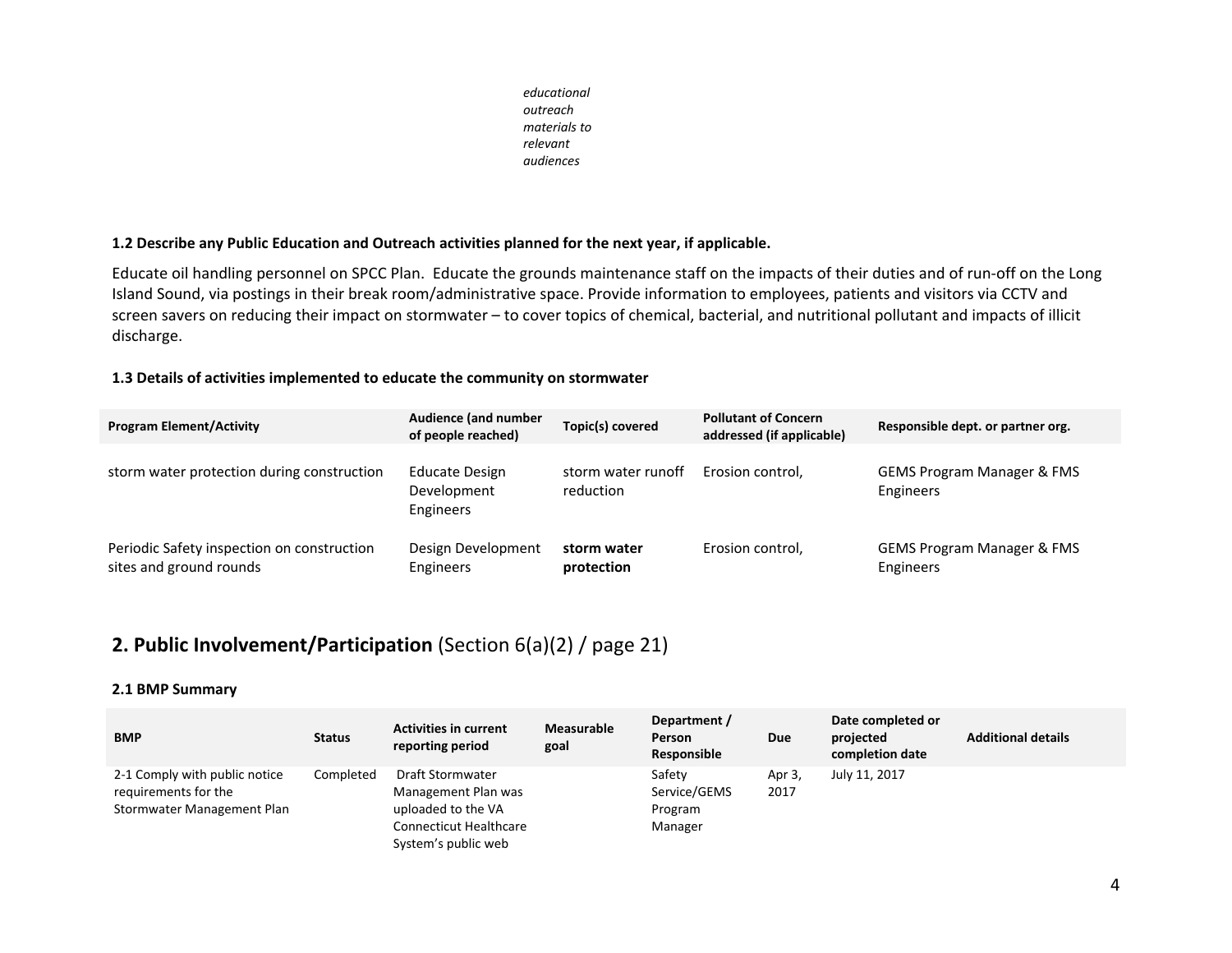| 2-2 Comply with public notice<br>requirements for Annual<br>Reports | In.<br>progress | Draft Annual report<br>posted on the VA<br><b>Connecticut Healthcare</b><br>System's public web<br>page | Publish draft<br><b>Annual Report</b><br>public notice<br>annually,<br>provide draft<br>reports to<br>public for<br>review and<br>comment | <b>Public Affairs</b><br><b>Officer</b> | Feb 15,<br>2022 | 3/28/22 |
|---------------------------------------------------------------------|-----------------|---------------------------------------------------------------------------------------------------------|-------------------------------------------------------------------------------------------------------------------------------------------|-----------------------------------------|-----------------|---------|
|---------------------------------------------------------------------|-----------------|---------------------------------------------------------------------------------------------------------|-------------------------------------------------------------------------------------------------------------------------------------------|-----------------------------------------|-----------------|---------|

### **2.2 Describe any Public Involvement/Participation activities planned for the next year, if applicable.**

page

SMP implementation progress will be added to the Green Environmental Management System, (GEMS) Committee on a quarterly basis or whenever milestones need to be tracked. THE GEMS Committee is an internal committee dedicated to implementation of the GEMS Management Plan for integrating the environmental footprint into the *overall management of the organization.*

Planning adding stormwater information to the information CCTV's throughout the facility, and/or screensavers. Post stormwater pollutant information in the Roads & ground *Shop.*

#### **2.3 Public Involvement/Participation reporting metrics**

| <b>Metrics</b>                                                     | Implemented | Date      | Posted                                                               |
|--------------------------------------------------------------------|-------------|-----------|----------------------------------------------------------------------|
| Availability of the Stormwater Management Plan announced to public | (y)         | 7/11/2017 | https://www.conn<br>ecticut.va.gov/pres<br>sreleases/summary<br>.asp |
| Availability of Annual Report announced to public                  | (y)         | 3/28/22   | https://www.conn<br>ecticut.va.gov/pres<br>sreleases/summary<br>.asp |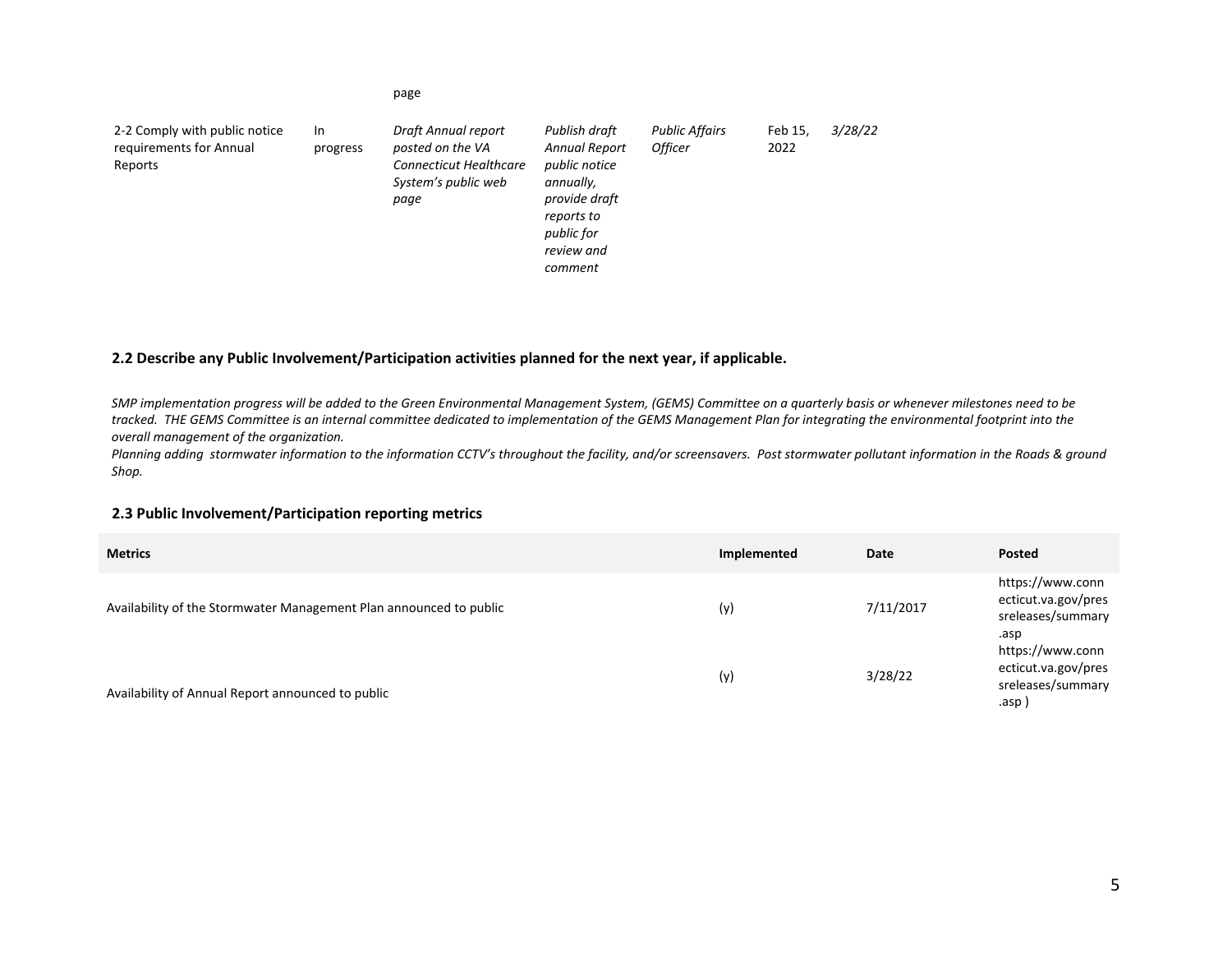# **3. Illicit Discharge Detection and Elimination** (Section 6(*a*)(3) and Appendix B / page 22)

| <b>BMP</b>                                                                       | <b>Status</b>  | <b>Activities in current</b><br>reporting period                                                                                   | Measurable goal                                                                                                                                              | Department /<br><b>Person Responsible</b>               | Due                     | Date completed or<br>projected<br>completion date | <b>Additional details</b>                                                                                                             |
|----------------------------------------------------------------------------------|----------------|------------------------------------------------------------------------------------------------------------------------------------|--------------------------------------------------------------------------------------------------------------------------------------------------------------|---------------------------------------------------------|-------------------------|---------------------------------------------------|---------------------------------------------------------------------------------------------------------------------------------------|
| 3-1 Develop written IDDE<br>program                                              | Complete       | <b>IDDE Program</b><br>Manual<br>Finalized.                                                                                        | Develop written plan<br>of IDDE program<br>containing the<br>required elements.                                                                              | <b>GEMS Program</b><br>Manager                          | Jul 1,<br>2019          | June 28, 2019                                     |                                                                                                                                       |
| 3-2 Develop list and maps of<br>all MS4 stormwater outfalls<br>in priority areas | In<br>Progress | Engineering firm<br>retained to aid<br>mapping stormwater<br>structures and adding<br>to the GIS mapping<br>system of the facility | Development of an<br>outfall/interconnection<br>database and map<br>containing the<br>required elements by<br>the third year of the<br>Permit effective date | <b>Facilities</b><br>Management<br>Services Chief       | Jul 1,<br>2020          | <b>March 2020</b>                                 | CCTV of major drainage<br>structures complete.<br><b>Engineering firm</b><br>finalizing mapping and<br>identification of<br>outfalls. |
| 3-3 Implement citizen<br>reporting program                                       | Ongoing        | The Safety Hotline is<br>available to anybody<br>with a Safety or<br>Environmental<br>concern                                      | Documentation and<br>maintenance of a<br>record of illicit<br>discharge abatement<br>activities including the<br>required elements.                          | <b>GEMS Program</b><br>Manager                          | Jul 1,<br>2017          | Prior to Due date                                 |                                                                                                                                       |
| 3-4 Establish legal authority<br>to prohibit illicit discharges                  | On going       | Institution policies                                                                                                               | Establishment of a<br>legal authority or<br>similar mechanism to<br>prohibit illicit<br>discharges.                                                          | All employees                                           | Jul 1,<br>2019          | January 1, 2020                                   |                                                                                                                                       |
| 3-5 Develop record keeping<br>system for IDDE tracking                           | complete       |                                                                                                                                    | Documentation and<br>recording applicable<br>information regarding<br>illicit discharge<br>abatement related<br>activities.                                  | Safety Service/<br><b>GEMS Program</b><br>Manager       | Jul 1,<br>2017          | Years prior to 2017                               |                                                                                                                                       |
| 3-6 Address IDDE in areas<br>with pollutants of concern                          | In<br>progress |                                                                                                                                    | Documentation and<br>recording applicable<br>information regarding<br>addressing<br>IDDE in areas with<br>pollutants of concern                              | <b>Facilities</b><br>Management/GEMS<br>Program Manager | <b>Not</b><br>specified |                                                   |                                                                                                                                       |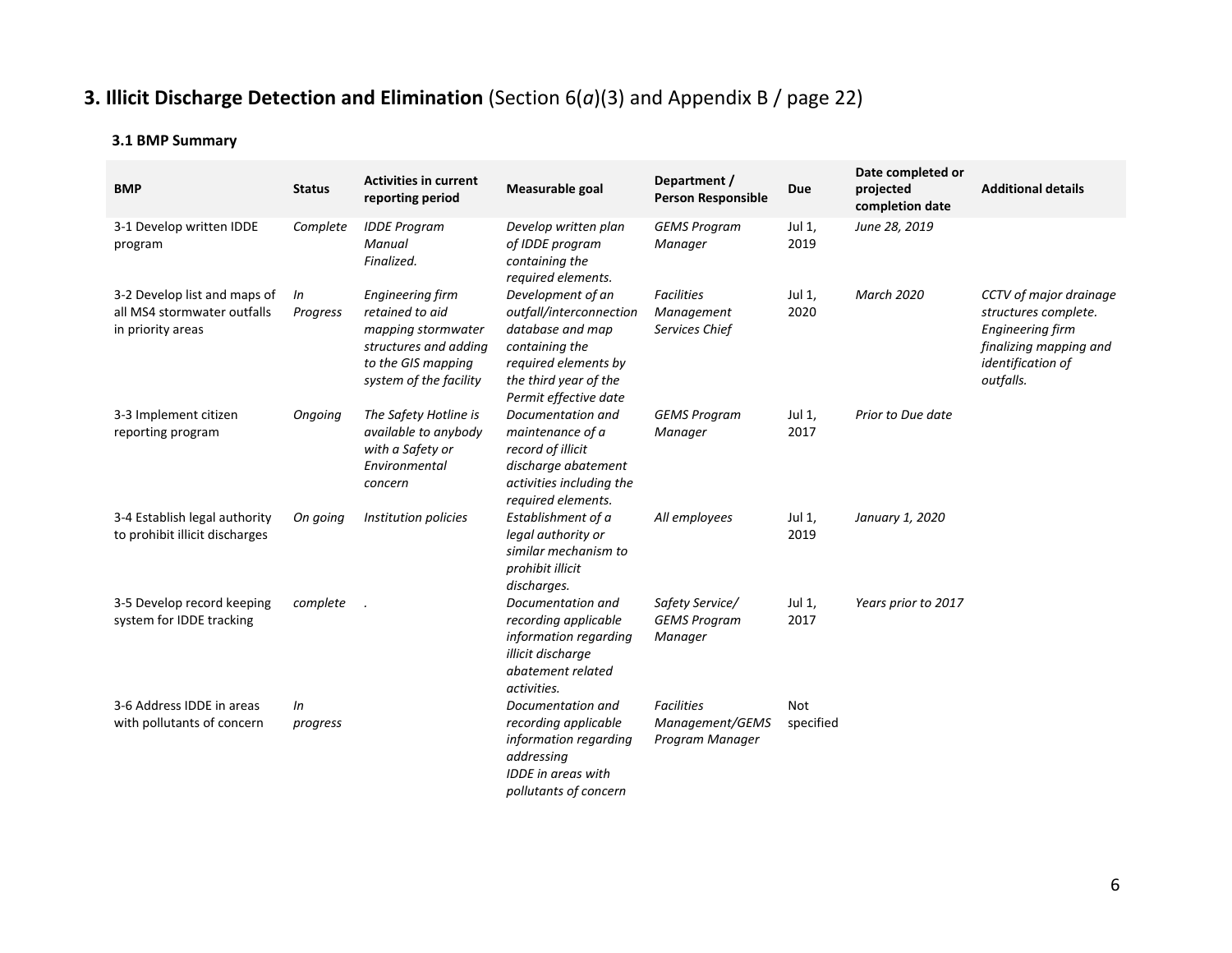#### **3.2 Describe any IDDE activities planned for the next year, if applicable.**

The written program will be posted to VA Connecticut Healthcare System's intranet webpage; will update the written IDDE program as needed throughout the permit term.

Maintain master IDDE tracking spreadsheet and ensure all employees involved in IDDE program understand the logging process

#### **3.3 List of citizen reports of suspected illicit discharges received during this reporting period.**

| Date of Report | Location / suspected source | Response taken |
|----------------|-----------------------------|----------------|
| none           |                             |                |

3.4 Provide a record of illicit discharges occurring during the reporting period and SSOs occurring July 2012 through end of reporting period using the **following table.**

| Location              | Date and    | Discharge to  | <b>Estimated</b> | Known or        | Corrective measures planned and completed (include | Sampling data   |
|-----------------------|-------------|---------------|------------------|-----------------|----------------------------------------------------|-----------------|
| (Lat long/ street     | duration of | MS4 or        | volume           | suspected cause | dates)                                             | (if applicable) |
| crossing /address and | occurrence  | surface water | discharged       | ' Responsible   |                                                    |                 |
| receiving water)      |             |               |                  | party           |                                                    |                 |
| None                  |             |               |                  |                 |                                                    |                 |

3.5 Briefly describe the method used to track illicit discharge reports, responses to those reports, and who was responsible for tracking this information.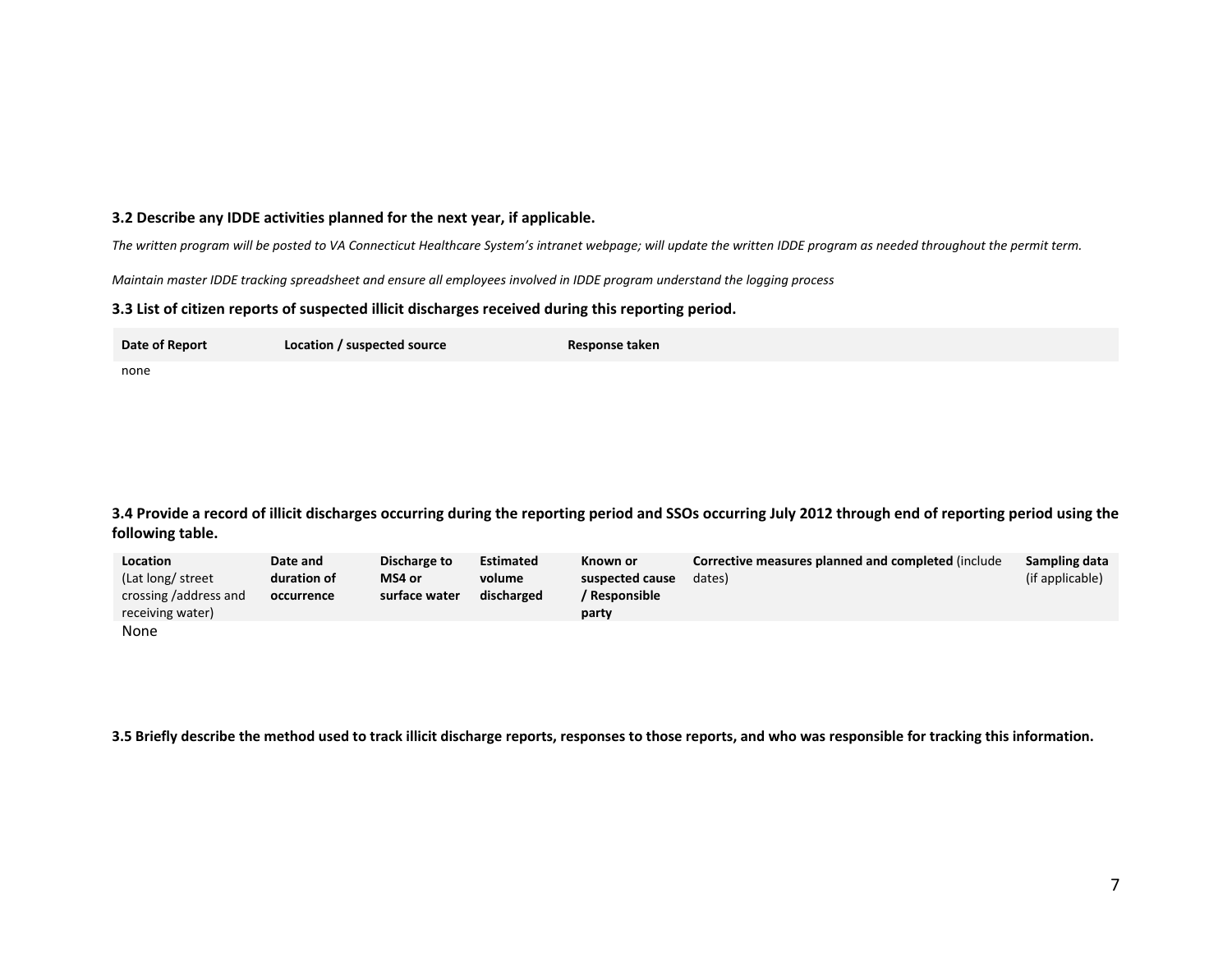| Location and nature of structure with failing septic<br>systems      | Actions taken to respond to and address the failures |                | Impacted waterbody or watershed, if known |
|----------------------------------------------------------------------|------------------------------------------------------|----------------|-------------------------------------------|
| No septic systems on site<br>3.7 IDDE reporting metrics              |                                                      |                |                                           |
| <b>Metrics</b>                                                       |                                                      |                |                                           |
| Estimated or actual number of MS4 outfalls                           |                                                      | $\overline{2}$ |                                           |
| Estimated or actual number of interconnections                       |                                                      | 7              |                                           |
| Outfall mapping complete                                             |                                                      | 100%           |                                           |
| Interconnection mapping complete                                     |                                                      | 100%           |                                           |
| System-wide mapping complete (detailed MS4 infrastructure)           |                                                      | 100%           |                                           |
| Outfall assessment and priority ranking                              |                                                      | 100%           |                                           |
| Dry weather screening of all High and Low priority outfalls complete |                                                      | 0              |                                           |
| Catchment investigations complete                                    |                                                      | 0              |                                           |
| Estimated percentage of MS4 catchment area investigated              |                                                      | 0              |                                           |

### **3.6 Provide <sup>a</sup> summary of actions taken to address septic failures using the table below.**

3.8 Briefly describe the IDDE training for employees involved in carrying out IDDE tasks including what type of training is provided and how often is **it given.**

IDDEP Program elements, Identification and investigation of IDDE events, and outfall/interconnection screening. Every 3 years.

+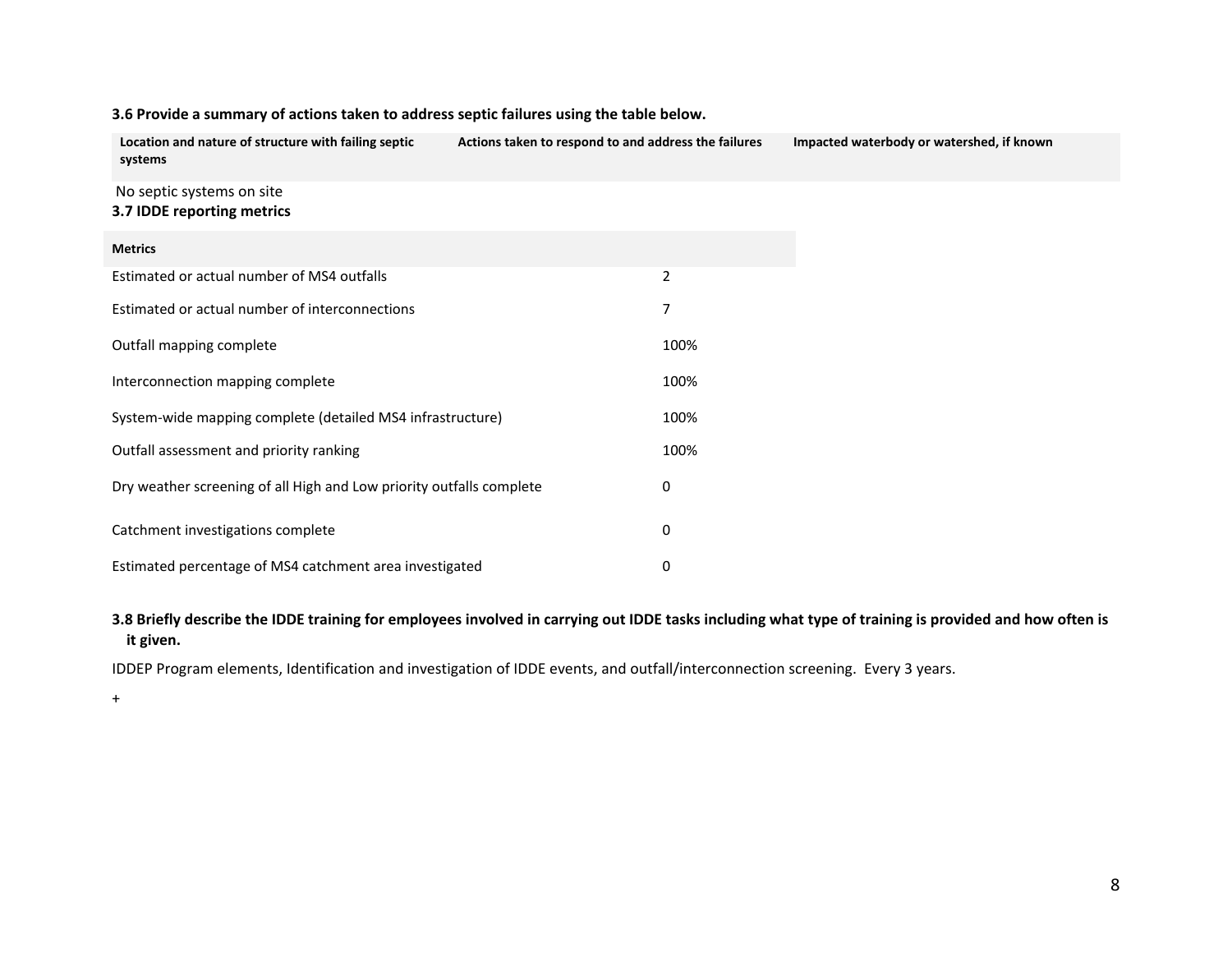# **4. Construction Site Runoff Control** (Section 6(a)(4) / page 25)

| <b>BMP</b>                                                                                                                                     | <b>Status</b> | <b>Activities in</b><br>current<br>reporting<br>period                                                                          | Measurable goal                                                                                                                                                                                                                                                                                                                                                                           | Department /<br>Person<br>Responsible                         | Due            | Date<br>completed<br>or projected<br>completion<br>date | <b>Additional</b><br>details                                                            |
|------------------------------------------------------------------------------------------------------------------------------------------------|---------------|---------------------------------------------------------------------------------------------------------------------------------|-------------------------------------------------------------------------------------------------------------------------------------------------------------------------------------------------------------------------------------------------------------------------------------------------------------------------------------------------------------------------------------------|---------------------------------------------------------------|----------------|---------------------------------------------------------|-----------------------------------------------------------------------------------------|
| 4-1 Implement,<br>upgrade, and enforce<br>land use regulations<br>or other legal<br>authority to meet<br>requirements of MS4<br>general permit | On going      | Include<br>hydrology<br>analysis in<br>construction<br>design for the<br>project with a<br>foot print<br>exceeding<br>5000 S.F. | Requirement of<br>developers,<br>construction site<br>operators, or<br>contractors to<br>maintain<br>consistency with<br>the 2002<br>"Guidelines for<br>Soil Erosion and<br>Sediment<br>Control", as<br>amended, the<br>"Connecticut<br>Stormwater<br>Quality Manual",<br>and all<br>stormwater<br>discharge permits<br>issued by CT DEEP<br>within the West<br>Haven Campus<br>boundary. | <b>FMS Design</b><br>Engineer                                 | Jul 1,<br>2020 | prior 2017                                              |                                                                                         |
| $4 - 2$<br>Develop/Implement<br>plan for<br>interdepartmental<br>coordination in site<br>plan review and<br>approval                           | On-going      |                                                                                                                                 | Establish<br>interdepartmental<br>coordination,<br>where applicable,<br>for site plan<br>review and<br>approval<br>processes.                                                                                                                                                                                                                                                             | <b>Facilities</b><br>Management<br>Services Chief             | Jul 1,<br>2017 | Prior to Due<br>Date                                    | <b>Internal NEPA</b><br>process reviews<br>all projects for<br>environmental<br>impacts |
| 4-3 Review site plans<br>for stormwater quality<br>concerns                                                                                    | ongoing       | No new<br>exterior<br>construction<br>projects                                                                                  |                                                                                                                                                                                                                                                                                                                                                                                           | <b>Facilities</b><br>Management<br>Services Chief<br>and GEMS | Jul 1,<br>2017 | 2018                                                    |                                                                                         |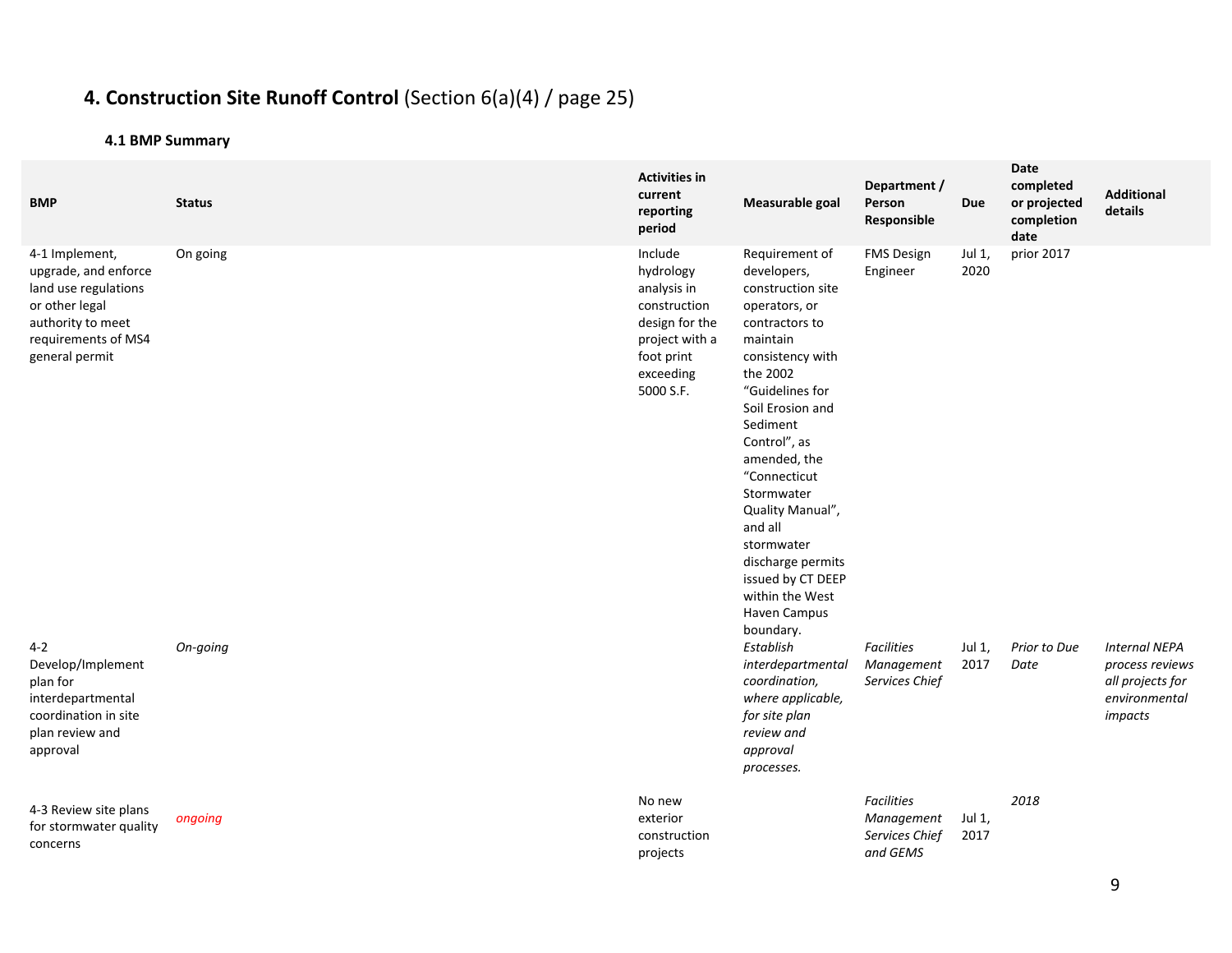|                                                                                                    |          | started in<br>2019.                                               |                                                                                                                                                                                                                                                                                                                | Program<br>Manager                         |                |                      |                                                                                                                                                                                                       |
|----------------------------------------------------------------------------------------------------|----------|-------------------------------------------------------------------|----------------------------------------------------------------------------------------------------------------------------------------------------------------------------------------------------------------------------------------------------------------------------------------------------------------|--------------------------------------------|----------------|----------------------|-------------------------------------------------------------------------------------------------------------------------------------------------------------------------------------------------------|
| 4-4 Conduct site<br>inspections                                                                    | Ongoing  | Periodic<br>inspection on<br>grounds and<br>construction<br>sites | Review and<br>revise, or develop,<br>methods to verify<br>applicable<br>construction<br>projects are<br>compliant with<br>MS4 General<br>Permit<br>requirements<br>through<br>inspection<br>processes. Review<br>and revise, or<br>develop,<br>inspection<br>documentation<br>and<br>recordkeeping<br>methods. | VA Safety &<br>FMS                         | Jul 1,<br>2017 | 2019                 |                                                                                                                                                                                                       |
| 4-5 Implement<br>procedure to allow<br>public comment on<br>site development                       | On going |                                                                   | <b>Track public</b><br>notices posted                                                                                                                                                                                                                                                                          | Facilities<br>Management<br>Services Chief | Jul 1,<br>2017 | Prior to Due<br>Date | If a project<br>needs a NEPA EA<br>or a construction<br>stormwater<br>permit the public<br>will have the<br>opportunity to<br>comment<br>through the<br>legal channels<br>required by the<br>programs |
| 4-6 Implement<br>procedure to notify<br>developers about<br>DEEP construction<br>stormwater permit | On-going |                                                                   | Review and refine<br>as needed, the<br>process designed<br>to notify<br>contractors of<br>potential<br>obligations to<br>obtain CT DEEP<br>Construction<br><b>General Permit</b>                                                                                                                               | Facilities<br>Management<br>Services Chief | Jul 1,<br>2017 | Prior to Due<br>Date | <b>Internal NEPA</b><br>process reviews<br>all projects for<br>environmental<br>impacts                                                                                                               |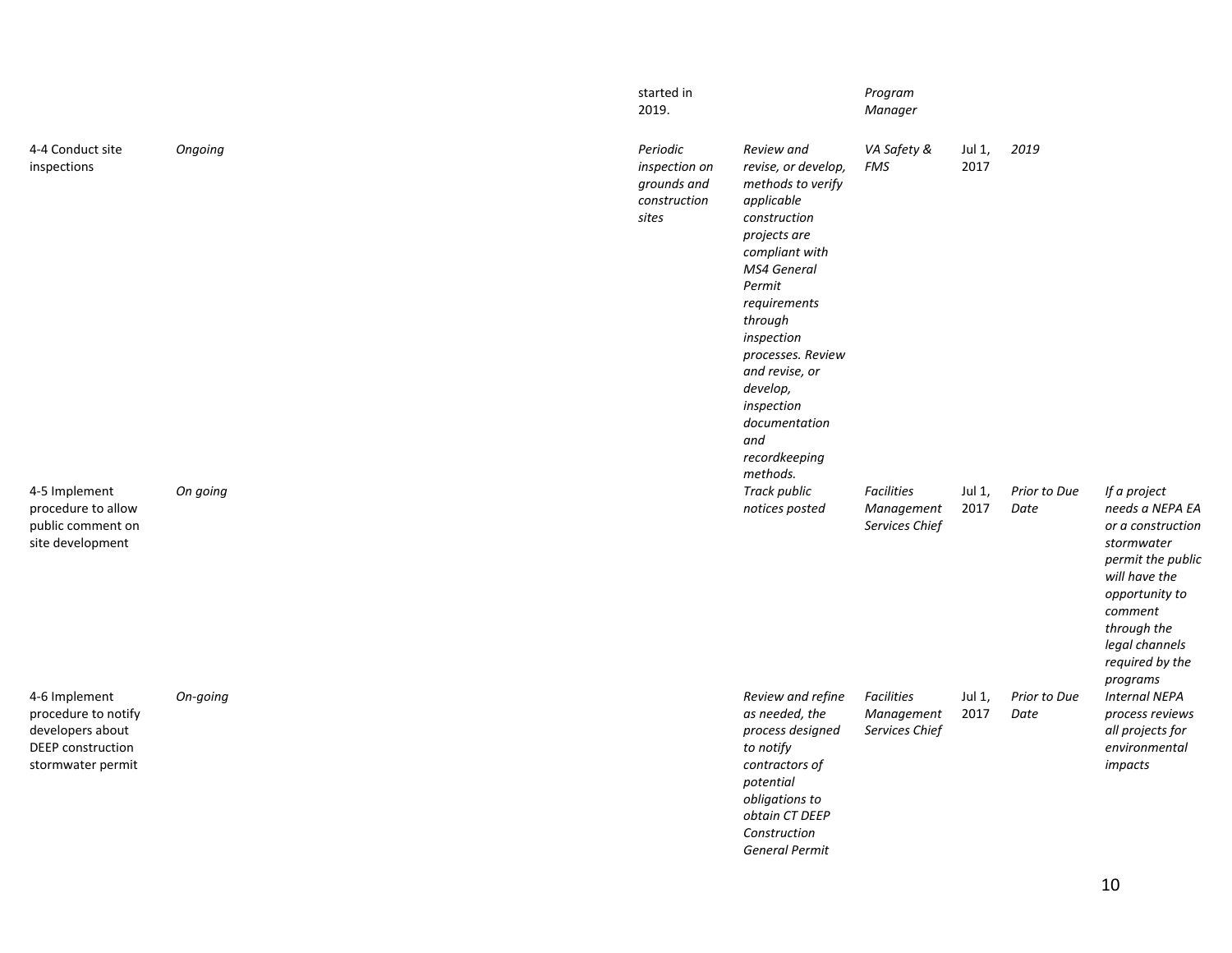*coverage.*

|                                             |                           |                            |                        | 2017 |
|---------------------------------------------|---------------------------|----------------------------|------------------------|------|
| All projects are<br>reviewed in the design  | Notified<br>Contractor of | Standardize<br>plan review | Facility<br>Management |      |
| phase to determine if                       | need to submit            |                            | Service and            |      |
| the Construction                            | for                       |                            | <b>GEMS</b>            |      |
| stormwater general                          | Construction              |                            | Program                |      |
| permit criteria are<br>met. Once determined | stormwater                |                            | Manager                |      |
| that a Construction                         | general<br>permits.       |                            |                        |      |
| General permit is                           |                           |                            |                        |      |
| required it is added to                     |                           |                            |                        |      |
| the Scope of Work.                          |                           |                            |                        |      |

**4.2 Describe any Construction Site Runoff Control activities planned for the next year, if applicable.**

# **5. Post‐construction Stormwater Management** (Section 6(*a*)(5) / page 27)

#### **5.1 BMP Summary**

*.*

| <b>BMP</b>                                                                                                                             | <b>Status</b>  | <b>Activities in current</b><br>reporting period | Measurable goal                                                                                                                  | Department /<br>Person<br>Responsible             | <b>Due</b>     | Date completed<br>or projected<br>completion date | <b>Additional details</b> |
|----------------------------------------------------------------------------------------------------------------------------------------|----------------|--------------------------------------------------|----------------------------------------------------------------------------------------------------------------------------------|---------------------------------------------------|----------------|---------------------------------------------------|---------------------------|
| 5-1 Establish and/or update<br>legal authority and<br>guidelines regarding LID and<br>runoff reduction in site<br>development planning | Not<br>started |                                                  | Review and refine, or<br>develop, procedures to be<br>compliant with MS4 General<br>Permit requirements.<br>Update procedures as | <b>Facilities</b><br>Management<br>Services Chief | Jul 1,<br>2022 | 7-1-2022                                          |                           |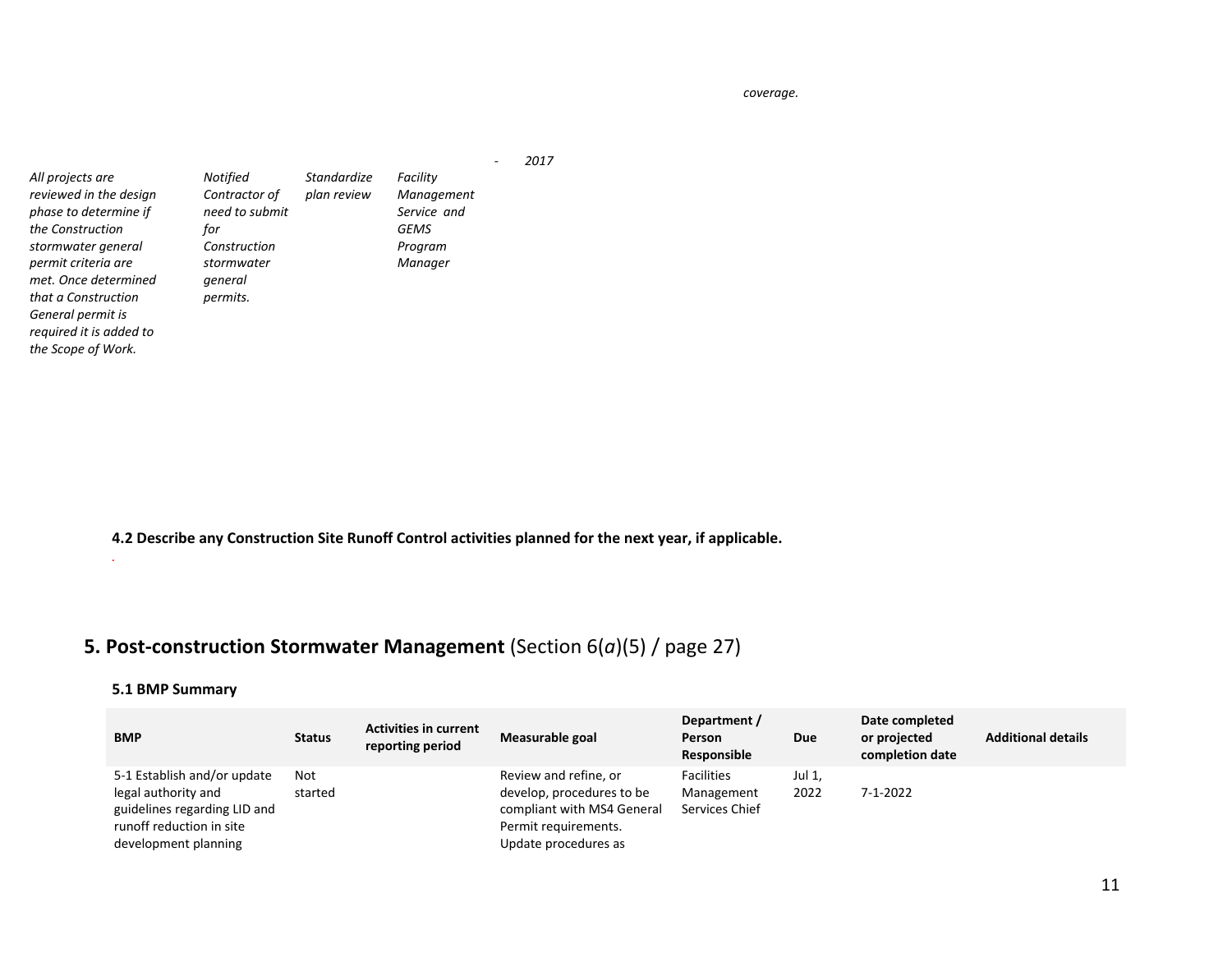### necessary

| 5-2 Enforce LID/runoff<br>reduction requirements for<br>development and<br>redevelopment projects | On going              | Require architect, developers<br>and/or construction site<br>operators of<br>development/redevelopment<br>projects to implement runoff<br>reduction and/or LID<br>measures required by the<br>MS4 General Permit.             | <b>Facilities</b><br>Management<br>Services Chief | Jul 1,<br>2022   | $7 - 1 - 2022$ |
|---------------------------------------------------------------------------------------------------|-----------------------|-------------------------------------------------------------------------------------------------------------------------------------------------------------------------------------------------------------------------------|---------------------------------------------------|------------------|----------------|
| 5-3 Identify retention and<br>detention ponds in priority<br>areas                                | N/A                   |                                                                                                                                                                                                                               |                                                   | Jul 1,<br>2020   |                |
| 5-4 Implement long-term<br>maintenance plan for<br>stormwater basins and<br>treatment structures  | Not<br><b>Started</b> | Develop and implement long<br>term maintenance plans for<br>retention/detention ponds<br>and other stormwater<br>treatment structures located<br>at the West Haven Campus,<br>as applicable                                   | <b>Facilities</b><br>Management<br>Services Chief | Jul 1,<br>2020   | 9-30-2021      |
| 5-5 DCIA mapping                                                                                  | Complete              | Calculation of the DCIA that<br>contributes stormwater<br>runoff to each MS4 outfall,<br>update calculations as DCIA<br>is added or removed within<br>the facility boundaries                                                 | <b>Facilities</b><br>Management<br>Services Chief | Jul 1,<br>2020   | June 30, 2020  |
| 5-6 Address post-<br>construction issues in areas<br>with pollutants of concern                   | Not<br>started        | Evaluate<br>outfall/interconnection<br>screening results and/or<br>observations<br>recorded during<br>maintenance activities.<br>Prioritize and correct<br>identified<br>problems to be consistent<br>with the Retrofit Plan. | <b>Facilities</b><br>Management<br>Services Chief | Not<br>specified | As needed      |

**5.2 Describe any Post‐Construction Stormwater Management activities planned for the next year, if applicable.**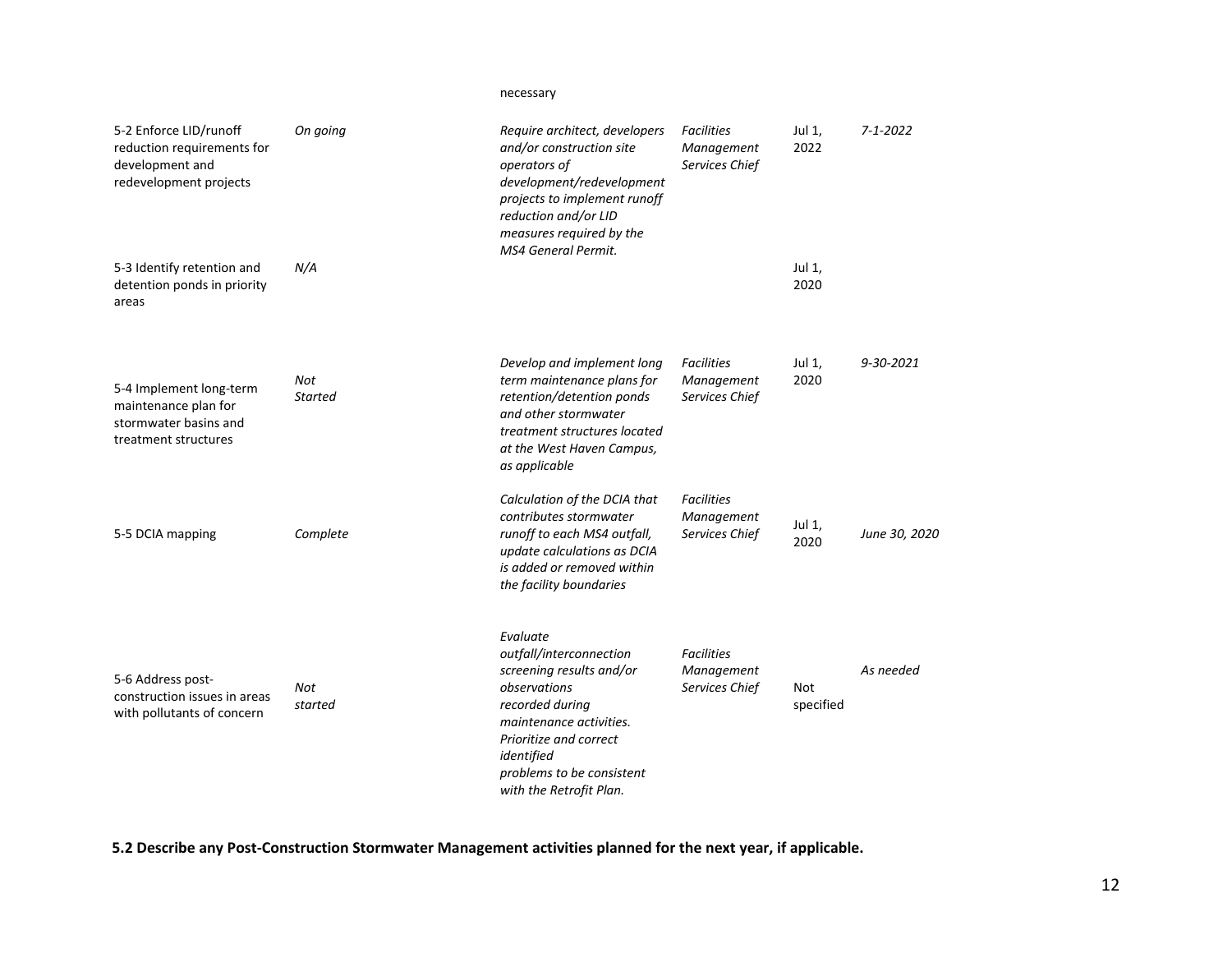#### **5.3 Post‐Construction Stormwater Management reporting metrics**

#### **Metrics**

| Baseline (2012) Directly Connected Impervious Area (DCIA) | 22.11acres                        |
|-----------------------------------------------------------|-----------------------------------|
| DCIA disconnected (redevelopment plus retrofits)          | 0 acres this year / 0 acres total |
| Retrofits completed                                       | 0                                 |
| DCIA disconnected                                         | 0% this year / % total since 2012 |
| Estimated cost of retrofits                               |                                   |
| Detention or retention ponds identified                   | 0 this year /0 total              |

#### **5.4 Briefly describe the method to be used to determine baseline DCIA.**

The following methodology was used to calculate the 2012 (baseline) DCIA:

1. Catchments delineated and inputted into ArcMap as part of previously conducted MS4 mapping activities were used to determine the acreage associated with each area of the campus that discharges to the MS4;

2. Total impervious cover data was obtained from the Connecticut Environmental Conditions Online (CT ECO) 2012 Impervious Surface GIS data layer, which includes buildings, roads, and other impervious surfaces such as sidewalks, driveways, patios, and decks. This data was inputted into ArcMap to provide <sup>a</sup> preliminary analysis of the overall quantity of impervious surface that existed in each catchment in 2012;

3. An Intersect analysis was conducted in ArcMap using the W&C delineated catchment boundaries overlaid on top of the 2012 Impervious data {mentioned above} to quantify the area of impervious cover within each catchment (IC) that exists withing the VA property boundary. Existing impervious areas within catchment boundaries were summed and then converted from square feet to acres;.

4. The Percentage of existing impervious cover was calculated from the area results to express what percentage of area of each individual catchment contained impervious surface;

5. The Average Sutherland Equation ("Connecticut Watershed Response Plan for Impervious Cover", 2015) was used to determine the percent of DCIA for each catchment. The Average Sutherland Equation was used because it most accurately represented campus conditions. This equation assumes mostly storm sewered land cover with curbed and guttered residential rooftops connected to the MS4; and

6. The 2012 existing pervious area, existing impervious area, % impervious cover, DCIA %, and DCIA acres were calculated from this data in ArcMap.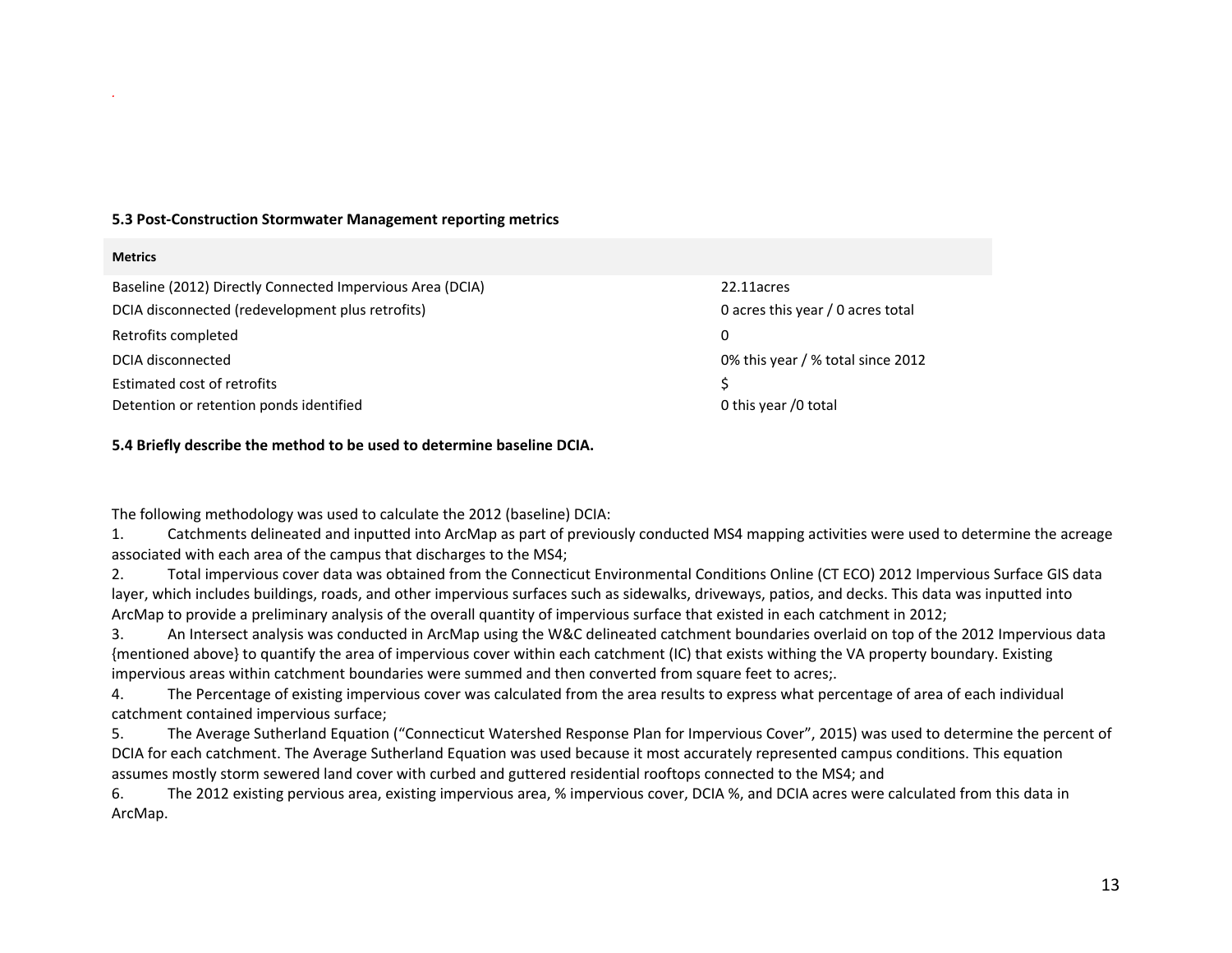# **6. Pollution Prevention/Good Housekeeping** (Section 6(*a*)(6) / page 31)

| <b>BMP</b>                                                | <b>Status</b> | <b>Activities in current</b><br>reporting period | Measurable goal                                                                                                                                                                                                                                                                                                                                                                                                                                                                                                                                                                           | Department /<br>Person<br>Responsible                                 | <b>Due</b>     | Date completed or<br>projected<br>completion date | <b>Additional details</b>                                                        |
|-----------------------------------------------------------|---------------|--------------------------------------------------|-------------------------------------------------------------------------------------------------------------------------------------------------------------------------------------------------------------------------------------------------------------------------------------------------------------------------------------------------------------------------------------------------------------------------------------------------------------------------------------------------------------------------------------------------------------------------------------------|-----------------------------------------------------------------------|----------------|---------------------------------------------------|----------------------------------------------------------------------------------|
| 6-1 Develop/implement formal<br>employee training program | On going      | MS4 regulatory<br>overview and SWMP<br>training  | Continue providing<br>on-the-job training<br>to new and existing<br>employees related<br>to stormwater<br>management topics<br>relevant to<br>operations                                                                                                                                                                                                                                                                                                                                                                                                                                  | Facilities<br>Management<br>Services Chief<br>Gems Program<br>Manager | Jul 1,<br>2019 | March 20 2018                                     | Regulatory overview<br>training given on Dec.<br>18, 2017 some FMS<br>employees. |
| 6-2 Implement MS4 property<br>and operations maintenance  | On going      |                                                  | Develop and/or<br>implement fertilizer<br>application<br>optimization<br>practices; standard<br>operating<br>procedures for<br>handling, storage,<br>and application of<br>fertilizers,<br>pesticides, and<br>herbicides; and<br>establish proper<br>disposal practices<br>for grass clippings<br>to minimize the<br>potential for these<br>materials to enter<br>the MS4;<br>Identify pollutants<br>of concern,<br>petroleum, and non-<br>petroleum products<br>located on West<br><b>Haven Campus</b><br>facilities and<br>develop a strategy<br>to evaluate and<br>address proper use, | <b>Facilities</b><br>Management<br>Services Chief                     | Jul 1,<br>2018 | 9/30/2021                                         |                                                                                  |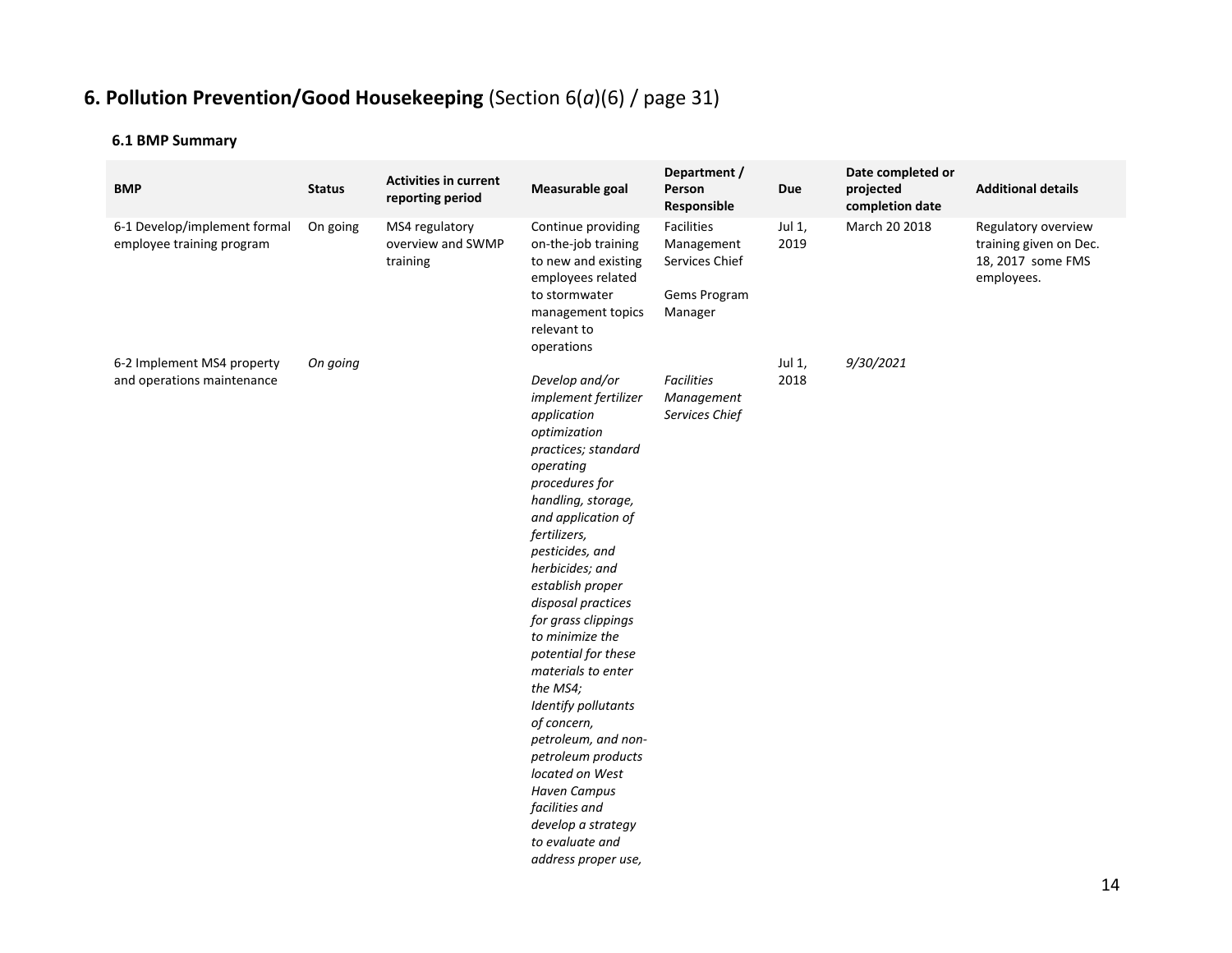|                                                                                          |                | storage, and<br>disposal;<br>Develop and/or<br>implement<br>procedures for<br>waste management<br>equipment,<br>including<br>dumpsters, and<br>plans to sweep<br>parking lots and<br>facility adjacent<br>areas to minimize<br>pollutant runoff;<br><i>Implement</i><br>procedures to<br>minimize or prevent<br>leaf deposition to<br>surfaces or conduits<br>that discharge to<br>the MS4;<br>Verify and<br>document that<br>interior floor drains<br>are not connected<br>to the MS4. |                                                   |                  |                   |
|------------------------------------------------------------------------------------------|----------------|-----------------------------------------------------------------------------------------------------------------------------------------------------------------------------------------------------------------------------------------------------------------------------------------------------------------------------------------------------------------------------------------------------------------------------------------------------------------------------------------|---------------------------------------------------|------------------|-------------------|
| 6-3 Implement coordination<br>with interconnected MS4s                                   | Not<br>started | Identify and<br>coordinate with<br>operators of<br>interconnected<br>MS4s to identify<br>and reduce<br>contribution of<br>pollutants to the<br>MS4.                                                                                                                                                                                                                                                                                                                                     | <b>Facilities</b><br>Management<br>Services Chief | Not<br>specified | Following mapping |
| 6-4 Develop/implement<br>program to control other<br>sources of pollutants to the<br>MS4 | Not<br>started | Conduct an annual<br>review of the list<br>stormwater<br>structures<br>and identify non-<br>permitted locations<br>that may be<br>contributing<br>pollutants based<br>on screening and                                                                                                                                                                                                                                                                                                  |                                                   | Not<br>specified |                   |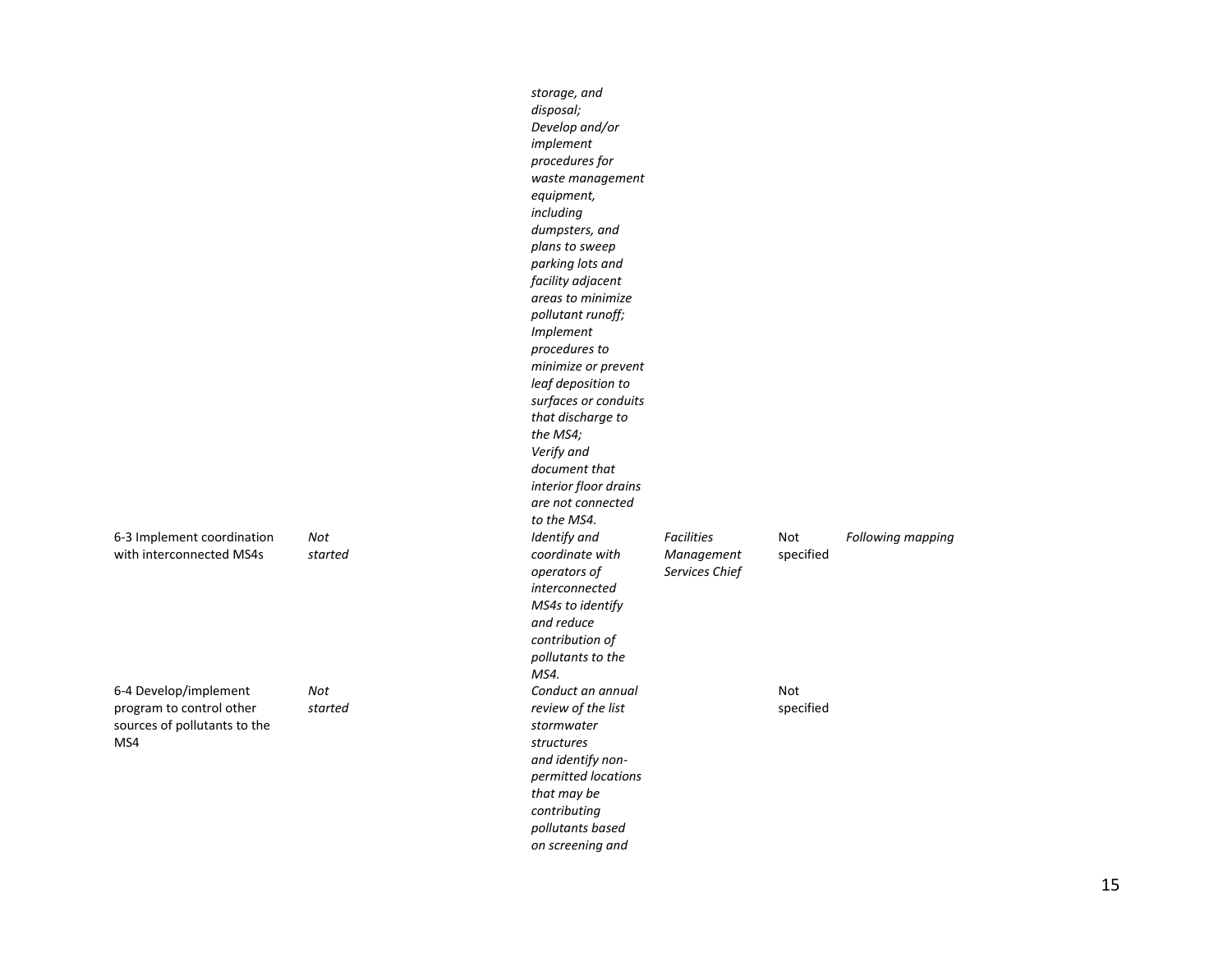#### *monitoring results*

| 6-5 Evaluate additional<br>measures for discharges to<br>impaired waters* | Not<br>started |                               | Develop, fund (as<br>available), and<br>implement fertilizer<br>management<br>practices and<br>retrofit or source<br>management<br>program to address<br>the contribution of<br>pollutants via<br>stormwater<br>discharge to<br>impaired waters<br>Develop and<br>implement a<br>procedure to<br>annually track DCIA | <b>Facilities</b><br>Management<br>Services Chief | Not<br>specified | 9/30/2020   |
|---------------------------------------------------------------------------|----------------|-------------------------------|----------------------------------------------------------------------------------------------------------------------------------------------------------------------------------------------------------------------------------------------------------------------------------------------------------------------|---------------------------------------------------|------------------|-------------|
| 6-6 Track projects that<br>disconnect DCIA                                | On going       | 0.15 Ac. Were<br>disconnected | Develop and<br><i>implement a</i><br>procedure to<br>annually track DCIA.                                                                                                                                                                                                                                            | <b>Facilities</b><br>Management<br>Services Chief | Jul 1,<br>2017   |             |
| 6-7 Implement infrastructure<br>repair/rehab program                      | Not<br>started |                               | Develop an<br>infrastructure<br>repair/rehabilitation<br>program to be<br>consistent with the<br><b>MS4 General Permit</b><br>requirements.<br>Identification and<br>prioritization of<br>suitable retrofit<br>projects within the<br>MS4                                                                            | <b>Facilities</b><br>Management<br>Services Chief | Jul 1,<br>2021   | Jul 1, 2021 |
| 6-8 Develop/implement plan<br>to identify/prioritize retrofit<br>projects | Not stated     |                               | Identification and<br>prioritization of<br>suitable retrofit                                                                                                                                                                                                                                                         | <b>Facilities</b><br>Management<br>Services Chief | Jul 1,<br>2020   |             |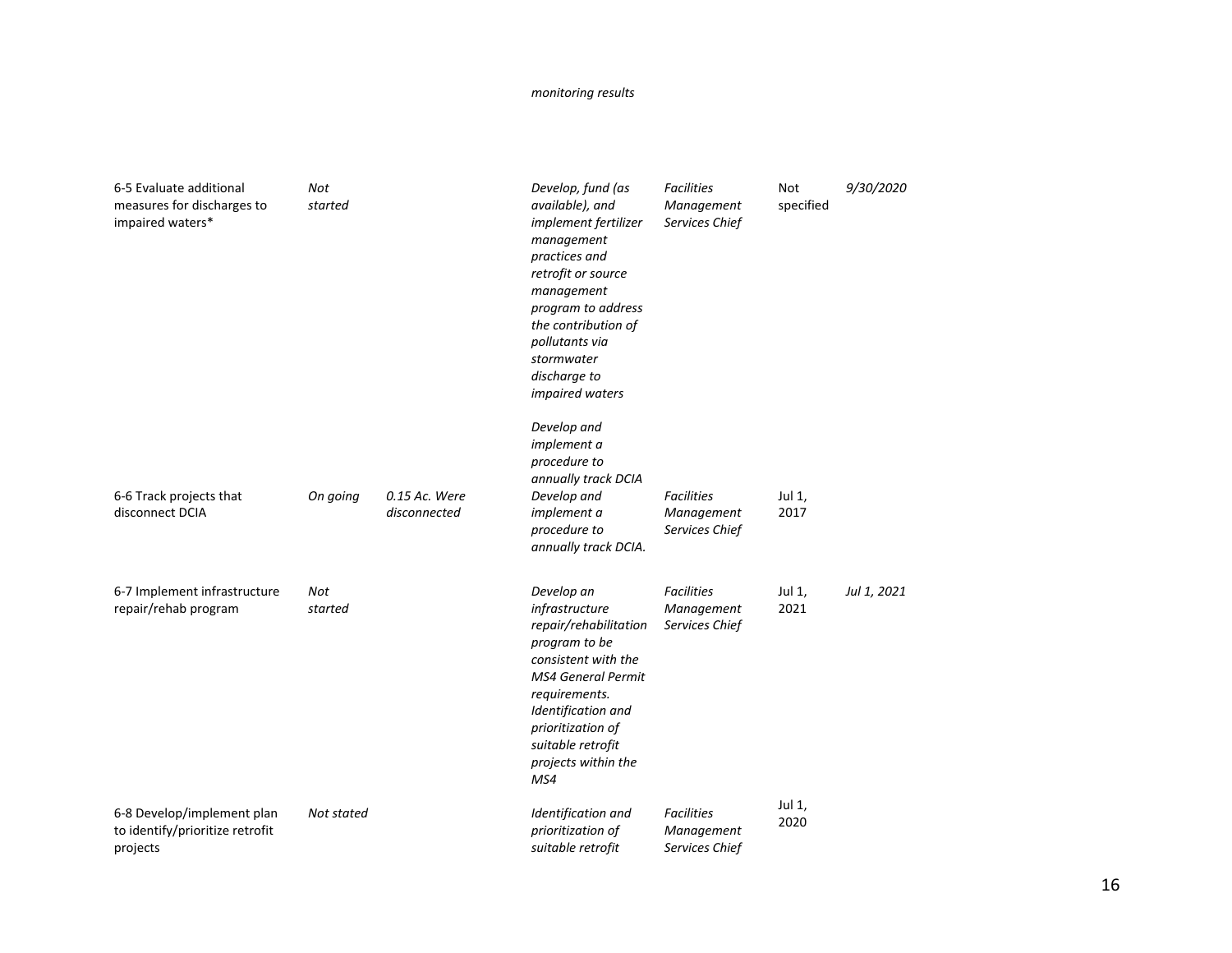### *projects within the MS4*

| 6-9 Implement retrofit<br>projects to disconnect 2% of<br><b>DCIA</b>                 |                |                                                                                                                                                                                                                                                                                                                                               |                                                   | Jul 1,<br>2022           |            |
|---------------------------------------------------------------------------------------|----------------|-----------------------------------------------------------------------------------------------------------------------------------------------------------------------------------------------------------------------------------------------------------------------------------------------------------------------------------------------|---------------------------------------------------|--------------------------|------------|
| 6-10 Develop/implement<br>street sweeping program                                     | On going       | Implement street<br>sweeping and<br>parking lot<br>sweeping within the<br>West Haven<br>Campus at least<br>once per year<br>during the spring.<br>Document street<br>sweeping results,<br>including dates of<br>sweeping, curb<br>miles swept, volume<br>of material<br>collected, and<br>method of reuse or<br>disposal in Annual<br>Reports | <b>Facilities</b><br>Management<br>Services Chief | Jul 1,<br>2018           |            |
| 6-11 Develop/implement catch<br>basin cleaning program<br>6-12 Develop/implement snow | Not<br>started | Update catch basin<br>cleaning program to<br>document current<br>procedures,<br>tabulate volumes<br>for annual reporting<br>in accordance with<br><b>MS4 General Permit</b><br>requirements.<br>Review and refine<br>snow and ice<br>management                                                                                               |                                                   | Jul 1,<br>2020<br>Jul 1, | Ju 1, 2020 |
| management practices                                                                  | Completed      | practices; update<br>program as<br>necessary to provide                                                                                                                                                                                                                                                                                       |                                                   | 2018                     |            |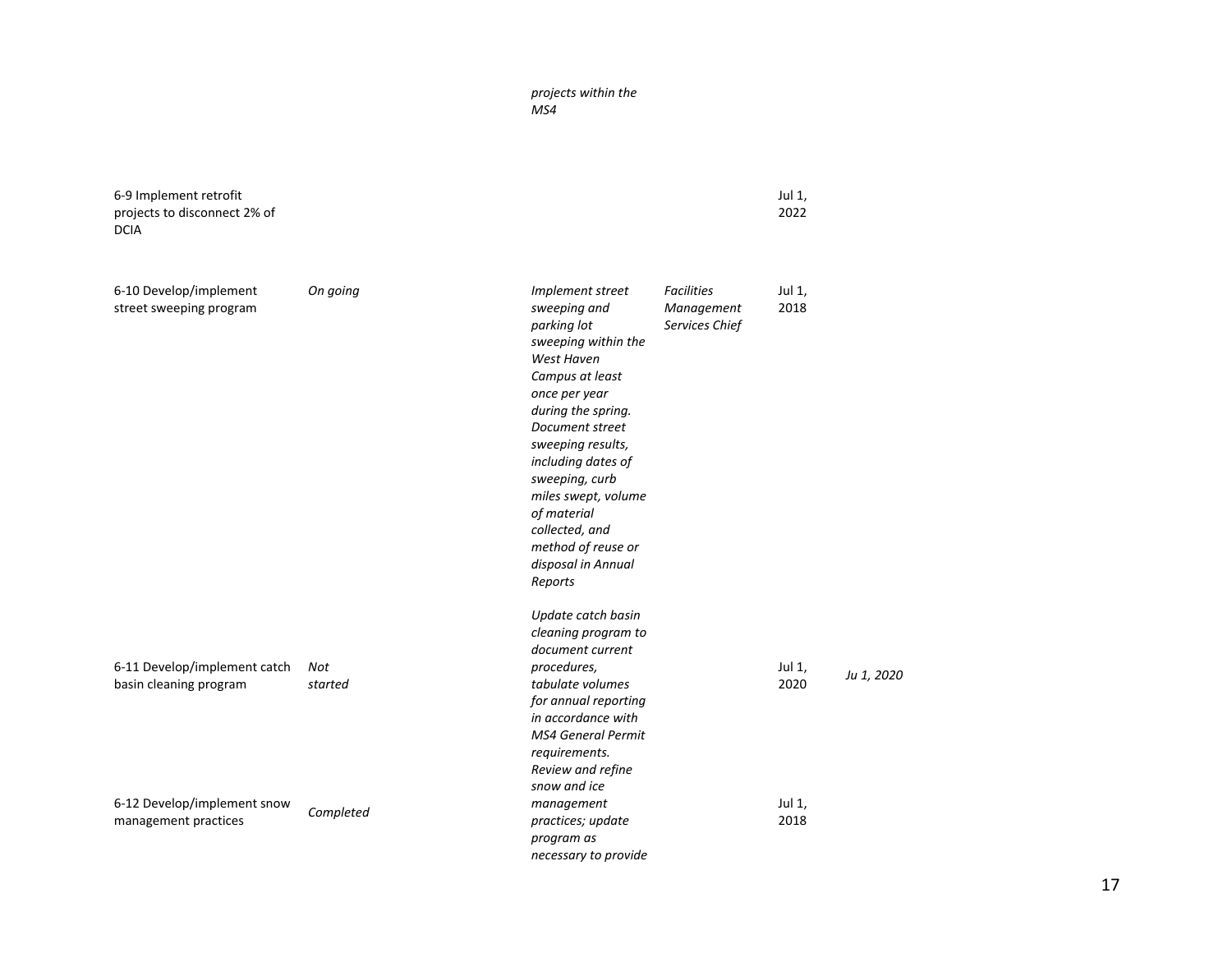*Annual Report documentation.*

**6.2 Describe any Pollution Prevention/Good Housekeeping activities planned for the next year, if applicable.**

#### **6.3 Pollution Prevention/ Good Housekeeping reporting metrics**

| <b>Metrics</b>                                                 |                                             |
|----------------------------------------------------------------|---------------------------------------------|
| Employee training provided for key staff                       | yes / 10/2016,<br>$9/2017$ ,<br>12/18/2017) |
| Street sweeping                                                |                                             |
| Curb miles swept                                               | 2 miles                                     |
| Volume (or mass) of material collected                         | $<$ 1 tons                                  |
| Catch basin cleaning                                           |                                             |
| Total catch basins in priority areas                           | $\Omega$                                    |
| Total catch basins in MS4                                      | 128                                         |
| Catch basins inspected                                         | 0                                           |
| Catch basins cleaned                                           | 0                                           |
| Volume (or mass) of material removed from all catch basins     | 0 tons                                      |
| Volume removed from catch basins to impaired waters (if known) | 0 lbs or tons                               |
| Snow management                                                |                                             |
| Type(s) of deicing material used                               | Solid and liquid salts                      |
| Total amount of each deicing material applied                  | 56 tons                                     |
| Type(s) of deicing equipment used                              | Spreaders (trucks<br>and hand) lawn         |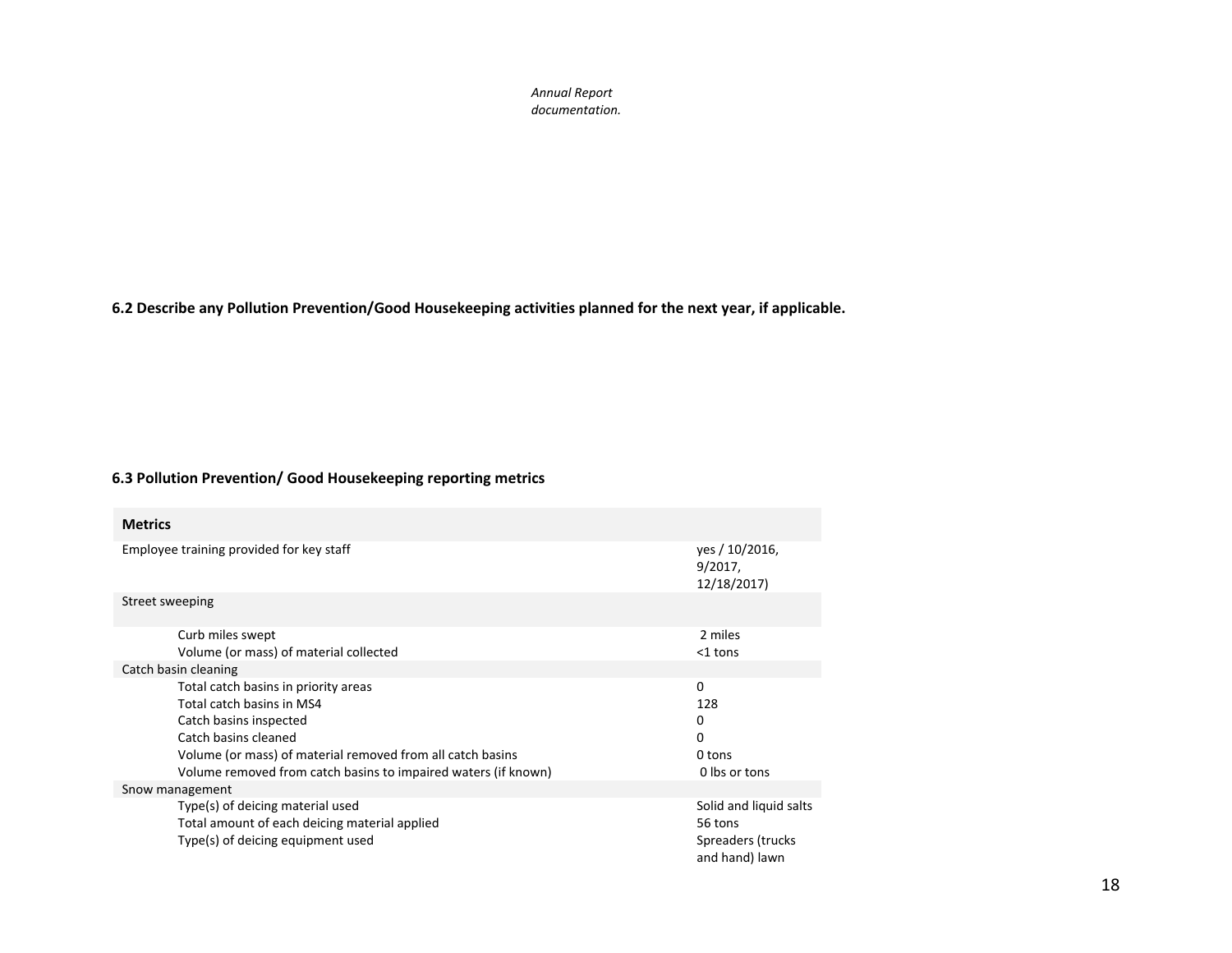| tractor sprayers                |
|---------------------------------|
| 2 miles                         |
| On Site                         |
| Y / 10/2016, 9/2017             |
|                                 |
| $\mathsf{I}\mathsf{bs}$ or $\%$ |
| 0 acres                         |
| 4                               |
|                                 |
|                                 |
|                                 |

#### **6.4 Catch basin cleaning program**

Briefly describe the method used to optimize your catch basin inspection and cleaning schedule. [Complete this section for the 2019 Annual Report only]

#### **6.5 Retrofit program**

Briefly describe the Retrofit Program identification and prioritization process, the projects selected for implementation, the rationale for the selection of those projects and the total DCIA to be disconnected upon completion of each project. [Provide information if available in 2017 report. Section to be completed for the 2019 Annual **Report.]**

Describe plans for continuing the Retrofit program and how to achieve a goal of 1% DCIA disconnection in future years. [Provide information if available in 2017 report. **Section to be completed for the 2019 Annual Report.]**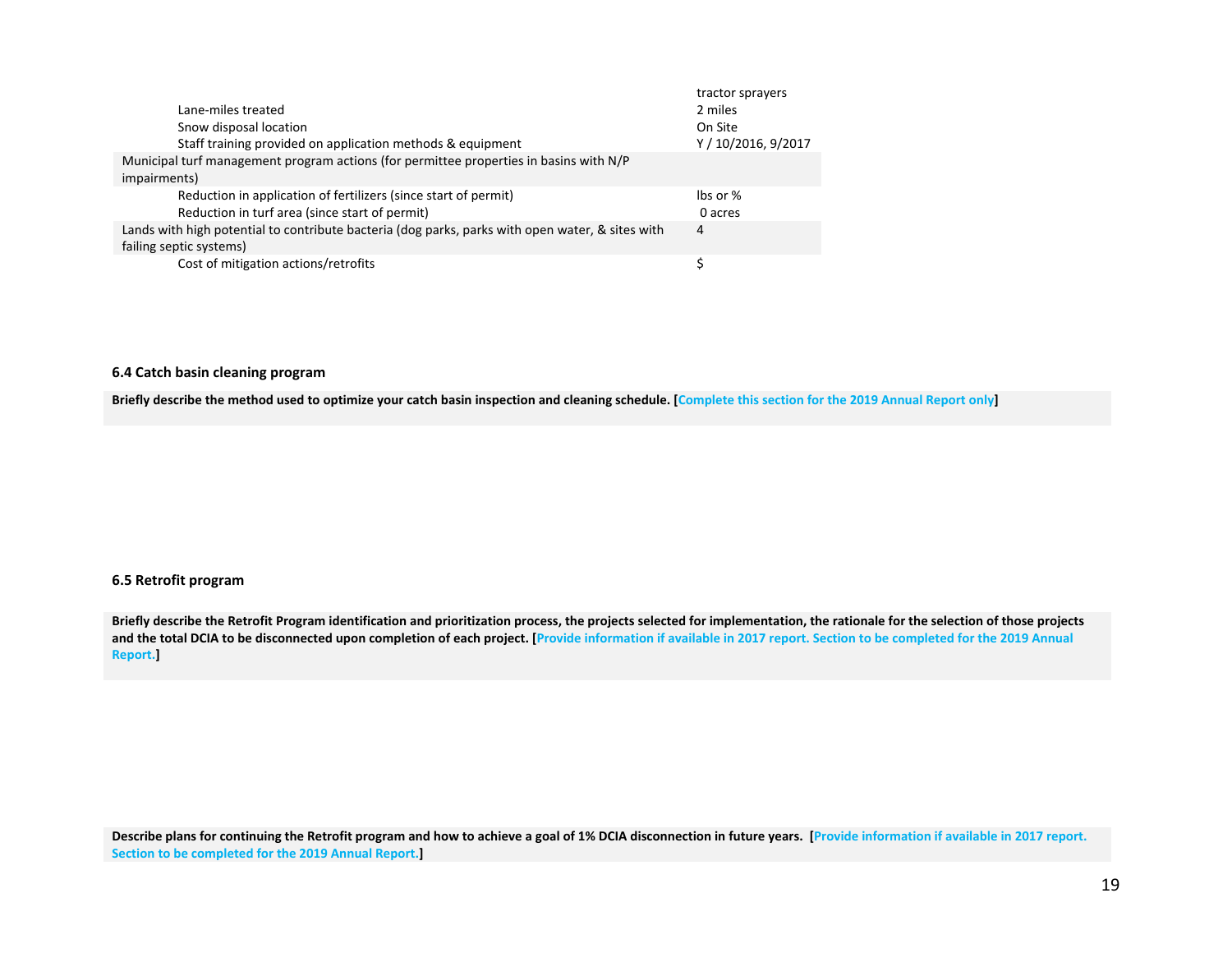Describe plans for continuing the Retrofit program beyond this permit term with the goal to disconnect 1% DCIA annually over the next 5 years. [Provide information if **available in 2017 report. Section to be completed for the 2019 Annual Report.]**

**Part II: Impaired waters investigation and monitoring [This section required beginning with 2019 Annual Report]**

# **1. Impaired waters investigation and monitoring program**

1.1 Indicate which stormwater pollutant(s) of concern occur(s) in your municipality or institution. This data is available on the MS4 map viewer: http://s.uco nn.edu/ctms4map.

| Nitrogen/ Phosphorus $\boxtimes$ Bacteria $\boxtimes$                                                                                                                                          | Mercury | Other Pollutant of Concern |                                                                                               |
|------------------------------------------------------------------------------------------------------------------------------------------------------------------------------------------------|---------|----------------------------|-----------------------------------------------------------------------------------------------|
| 1.2 Describe program status                                                                                                                                                                    |         |                            |                                                                                               |
| Discuss 1) the status of monitoring work completed, 2) a summary of the results and any notable findings, and 3) any changes to the<br>Stormwater Management Plan based on monitoring results. |         |                            | 2. Screening data for<br>outfalls to impaired<br>waterbodies (Section<br>$6(i)(1)$ / page 41) |

**2.1 Screening data collected under 2017 permit**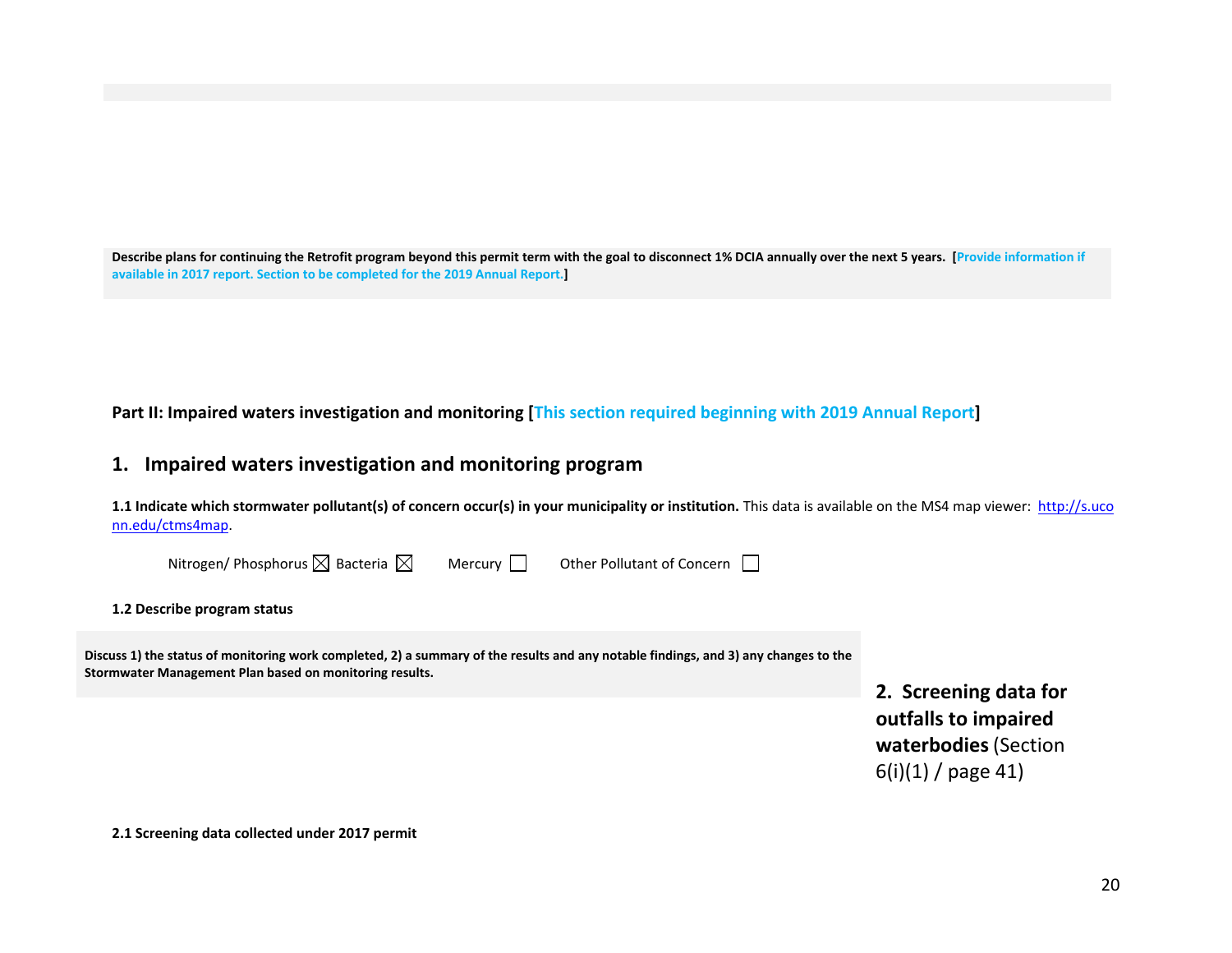Complete the table below for any outfalls screened during the reporting period. Each Annual Report will add on to the previous year's screening data showing <sup>a</sup> cumulative list of outfall screening data.

| Sample<br><b>Outfall ID</b><br>date | Parameter<br>(Nitrogen,<br>Phosphorus, Bacteria,<br>or Other pollutant of<br>concern) | <b>Results</b> | Name of<br>Laboratory (if<br>used) | Follow-up required? |
|-------------------------------------|---------------------------------------------------------------------------------------|----------------|------------------------------------|---------------------|
|-------------------------------------|---------------------------------------------------------------------------------------|----------------|------------------------------------|---------------------|

# **3. Follow‐up investigations** (Section 6(i)(1)(D) / page 43)

Provide the following information for outfalls exceeding the pollutant threshold.

| Outfall | Status of drainage area investigation | Control measure implementation to |
|---------|---------------------------------------|-----------------------------------|
|         |                                       | address impairment                |

# **4. Prioritized outfall monitoring** (Section 6(i)(1)(D) / page 43)

Once outfall screening has been completed for at least 50% of outfalls to impaired waters, identify 6 of the highest contributors of any pollutants of concern. Begin monitoring these outfalls on an annual basis by July 1, 2021.

| Outfall<br>Name of Laboratory (if used)<br>Parameter(s)<br><b>Sample Date</b><br><b>Results</b> |  |
|-------------------------------------------------------------------------------------------------|--|
|-------------------------------------------------------------------------------------------------|--|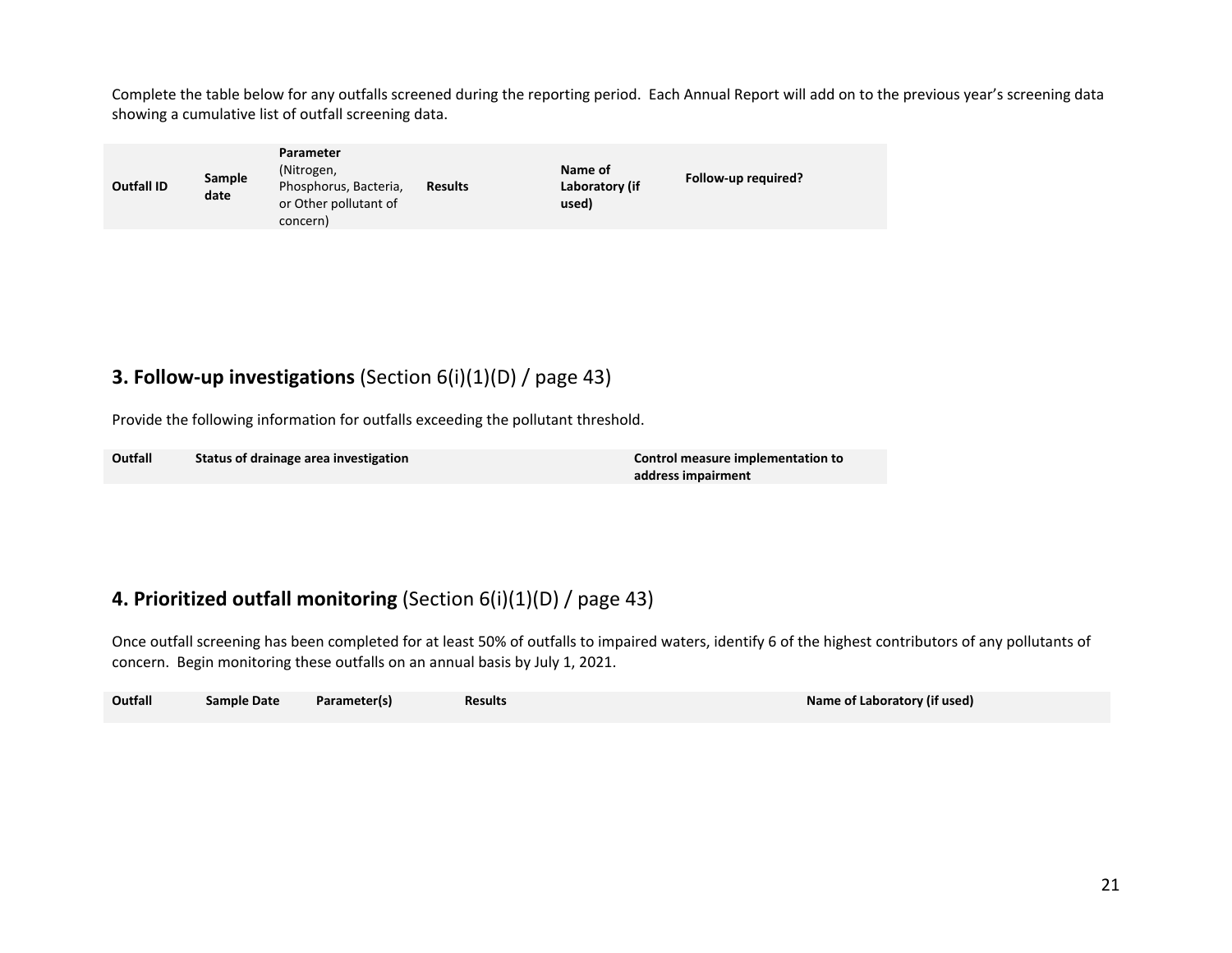## **Part III: Additional IDDE Program Data [This section required beginning with 2019 Annual Report]**

# **1. Assessment and Priority Ranking of Catchments data** (Appendix B (A)(7)(c) / page 5)

Provide <sup>a</sup> list of all catchments with ranking results (DEEP basins may be used instead of manual catchment delineations).

| 1. Catchment ID (DEEP Basin ID) | 2. Category         | 3. Rank |
|---------------------------------|---------------------|---------|
| $OF-1$                          | Low Priority        | 6       |
| $OF-2$                          | <b>Low Priority</b> | 6       |
| $IC-1$                          | Low Priority        | 9       |
| $IC-2$                          | Low Priority        | 6       |
| $IC-3$                          | Low Priority        | 6       |
| $IC-4$                          | <b>Low Priority</b> | 9       |

# **2. Outfall and Interconnection Screening and Sampling data** (Appendix B (A)(7)(d) / page 7)

## **2.1 Dry weather screening and sampling data from outfalls and interconnections**

Provide sample data for outfalls where flow is observed. Only include Pollutant of concern data for outfalls that discharge into stormwater impaired waterbodies.

| Outfall /<br>Interconnection<br>ID | <b>Screening</b><br>/ sample<br>date | Ammonia | <b>Chlorine</b> | Conductivity | Salinity | E. coli or<br>enterococcus | <b>Surfactants</b> | Water<br><b>Temp</b> | Pollutant<br>of concern | If required, follow-up actions<br>taken |
|------------------------------------|--------------------------------------|---------|-----------------|--------------|----------|----------------------------|--------------------|----------------------|-------------------------|-----------------------------------------|
|------------------------------------|--------------------------------------|---------|-----------------|--------------|----------|----------------------------|--------------------|----------------------|-------------------------|-----------------------------------------|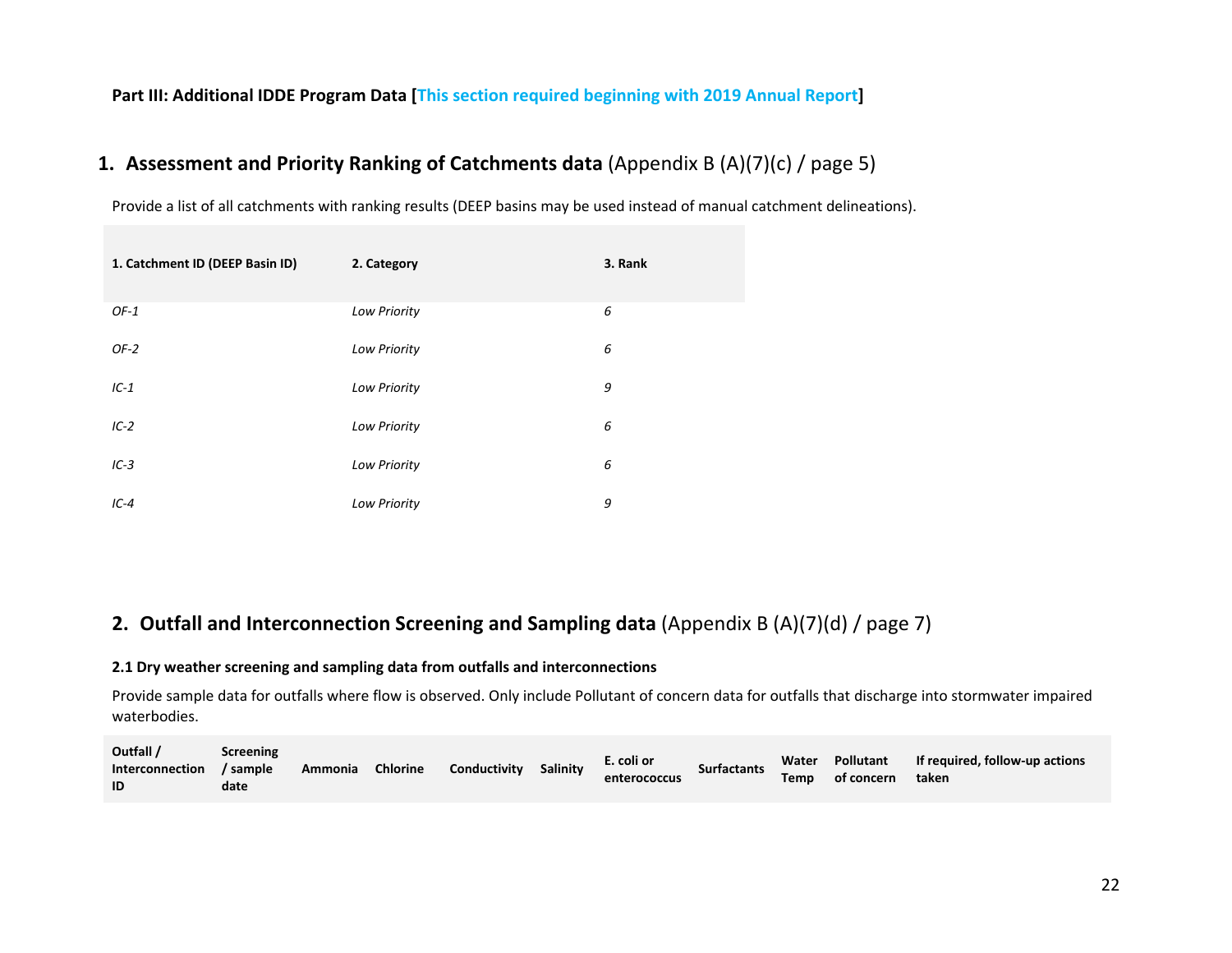### **2.2 Wet weather sample and inspection data**

Provide sample data for outfalls and key junction manholes of any catchment area with at least one System Vulnerability Factor.

| Outfall /<br>E. coli or<br>Sample<br>Chlorine<br>Conductivity<br>Salinity<br>Interconnection<br>Surfactants<br>Ammonia<br>Enterococcus<br>date<br>ID | <b>Water Temp</b><br>Pollutant of concern |
|------------------------------------------------------------------------------------------------------------------------------------------------------|-------------------------------------------|
|------------------------------------------------------------------------------------------------------------------------------------------------------|-------------------------------------------|

# **3. Catchment Investigation data** (Appendix B (A)(7)(e) / page 9)

## **3.1 System Vulnerability Factor Summary**

For those catchments being investigated for illicit discharges (i.e. categorized as high priority, low priority, or problem) document the presence or absence of System Vulnerability Factors (SVF). If present, report which SVF's were identified. An example is provided below.

Outfall ID

Receiving Water System Vulnerability Factors

Where SVFs are:

1. History of SSOs, including, but not limited to, those resulting from wet weather, high water table, or fat/oil/grease blockages.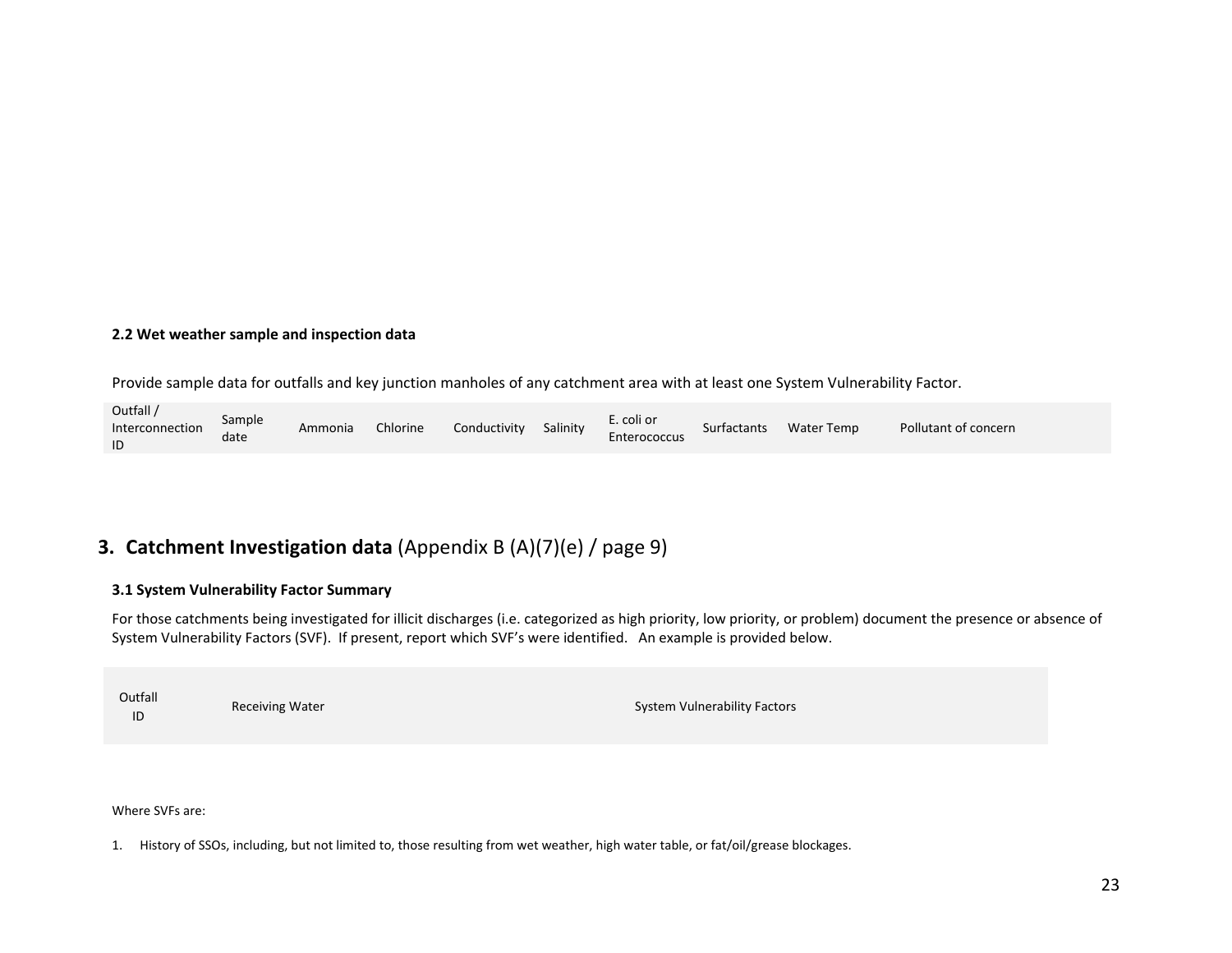- 2. Sewer pump/lift stations, siphons, or known sanitary sewer restrictions where power/equipment failures or blockages could readily result in SSOs.
- 3.Inadequate sanitary sewer level of service (LOS) resulting in regular surcharging, customer back‐ups, or frequent customer complaints.
- 4. Common or twin‐invert manholes serving storm and sanitary sewer alignments.
- 5. Common trench construction serving both storm and sanitary sewer alignments.
- 6. Crossings of storm and sanitary sewer alignments.
- 7. Sanitary sewer alignments known or suspected to have been constructed with an underdrain system;
- 8. Sanitary sewer infrastructure defects such as leaking service laterals, cracked, broken, or offset sanitary infrastructure, directly piped connections between storm drain and sanitary sewer infrastructure, or other vulnerability factors identified through Inflow/Infiltration Analyses, Sanitary Sewer Evaluation Surveys, or other infrastructure investigations.
- 9. Areas formerly served by combined sewer systems.
- 10. Any sanitary sewer and storm drain infrastructure greater than 40 years old in medium and densely developed areas.
- 11. Widespread code-required septic system upgrades required at property transfers (indicative of inadequate soils, water table separation, or other physical constraints of the area rather that poor owner maintenance).
- 12. History of multiple local health department or sanitarian actions addressing widespread septic system failures (indicative of inadequate soils, water table separation, or other physical constraints of the area rather that poor owner maintenance).

#### **3.2 Key junction manhole dry weather screening and sampling data**

| Key Junction<br>Manhole<br>ID | Screening /<br>Sample date | Visual/olfactory evidence<br>of illicit discharge | Ammonia | Chlorine | Surfactants |
|-------------------------------|----------------------------|---------------------------------------------------|---------|----------|-------------|
| <b>DMH-28</b>                 | 8/30/19                    | None                                              | N/A     | N/A      | N/A         |

### **3.3 Wet weather investigation outfall sampling data**

 $\sim$   $\sim$   $\sim$ 

| Outfall<br>-ID | Sample date | Ammonia | Chlorine | Surfactants |
|----------------|-------------|---------|----------|-------------|
|                |             |         |          |             |

#### **3.4 Data for each illicit discharge source confirmed through the catchment investigation procedure**

| Discharge |                    |                       | Method of | Date of   | Date of     | Mitigation or enforcement action | Estimated      |
|-----------|--------------------|-----------------------|-----------|-----------|-------------|----------------------------------|----------------|
| location  | Source<br>location | Discharge description |           |           | elimination |                                  | volume of flow |
|           |                    |                       | discovery | discovery |             |                                  | removed        |